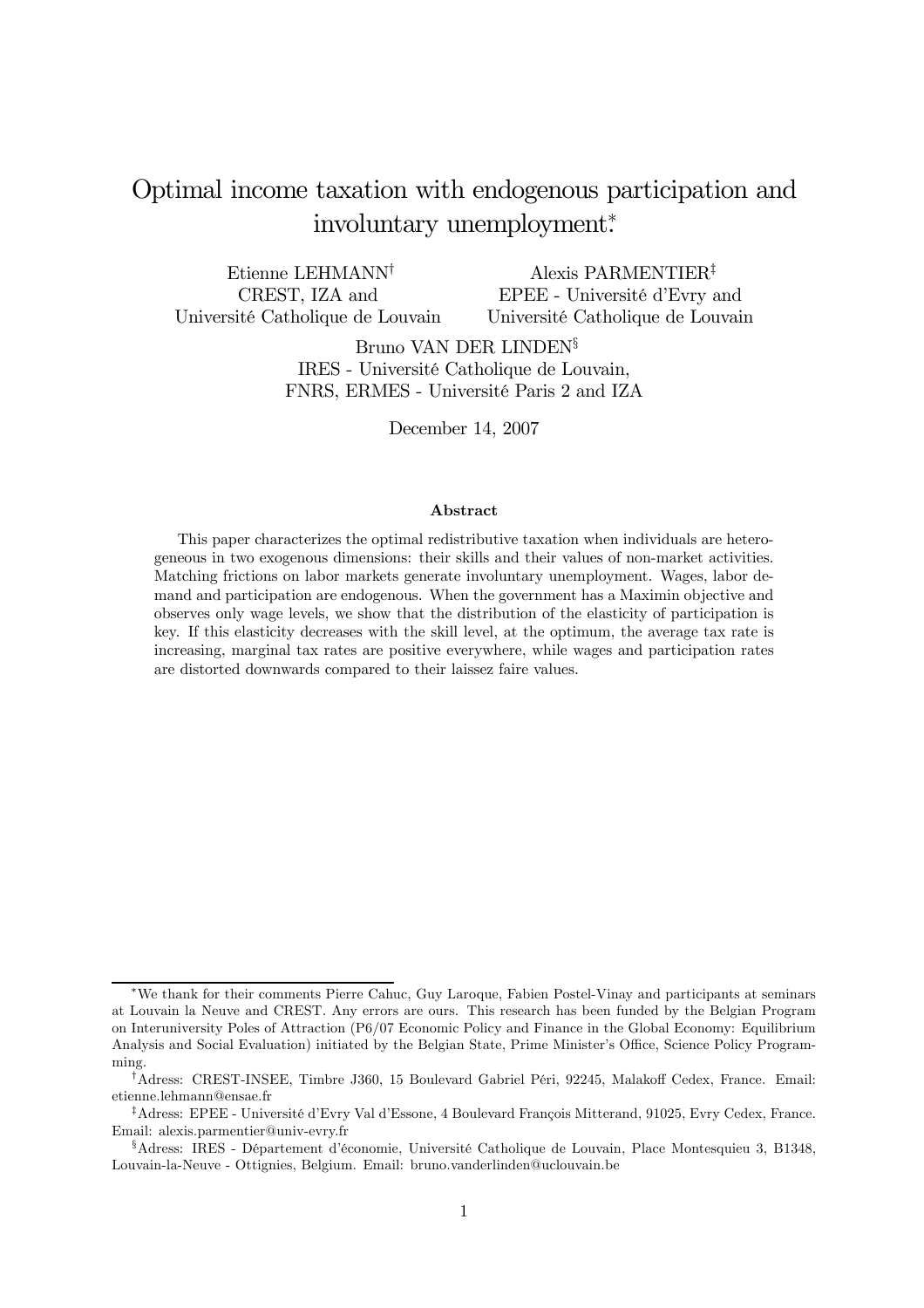"Another desire is to have a model in which unemployment can arise and persist for reasons other than a preference for leisure"

Mirrlees (1999).

# I Introduction

The uneven distribution of productive talents is since long a matter of concern in public economics. Low productivity workers are however not only low-wage earners. They are also less often employed. In the literature on optimal redistributive taxation initiated by Mirrlees (1971), non-employment, if any, is synonymous with non-participation. Without downplaying the importance of participation decisions, a broader view should recognize that some people do not find a job at the market wage despite they do search for one ("involuntary unemployment"). Non-competitive wage formations provide explanations of involuntary unemployment. Under such imperfections, more progressive taxes on earnings moderate wages. This in turn stimulates labor demand and reduces unemployment (see e.g. Lockwood and Manning 1993). Our paper characterizes optimal redistributive taxation when higher tax levels are detrimental to participation and tax progression influences wages and hence employment.

Our economy is made of a continuum of skill-specific labor markets. On each of them, matching frictions à la Mortensen and Pissarides (1999) generate involuntary unemployment. In this setting, several wage formation mechanisms generate our results. Among them we select the Competitive Search Equilibrium of Moen (1997), henceforth CSE. Then, the wage level maximizes the expected surplus of a job-seeker. We prove that a more progressive tax schedule reduces the equilibrium wage. For, it reduces the marginal benefit an employed worker obtains from a unit increase in her pre-tax wage without changing the marginal loss of chances to become employed. Through this channel, tax progressivity stimulates labor demand and reduces involuntary unemployment. To deal with participation, we assume that whatever their skill, individuals differ by their value of remaining out of the labor force. We show that a higher level of tax reduces the participation rate. In sum, taxes are distorsive via the labor demand margin and via the participation margin.

Our main results relate to the case where taxation of employed workers can only be conditioned on their wage (generating an adverse selection problem with random participation à la Rochet and Stole 2002) and the government has a Maximin (Rawlsian) objective. We show that optimal taxation strongly depends on the whole shape of elasticities of participation along the skill distribution. In the most plausible case (Saez 2002) where these elasticities are decreasing, we prove that optimal marginal tax rates are positive everywhere and optimal average tax rates are increasing. The reason is that a more progressive tax schedule increases the level of tax at the top of the skill distribution where participation decisions are less elastic and decreases the level of tax where participation reacts more strongly to the tax pressure. A more progressive tax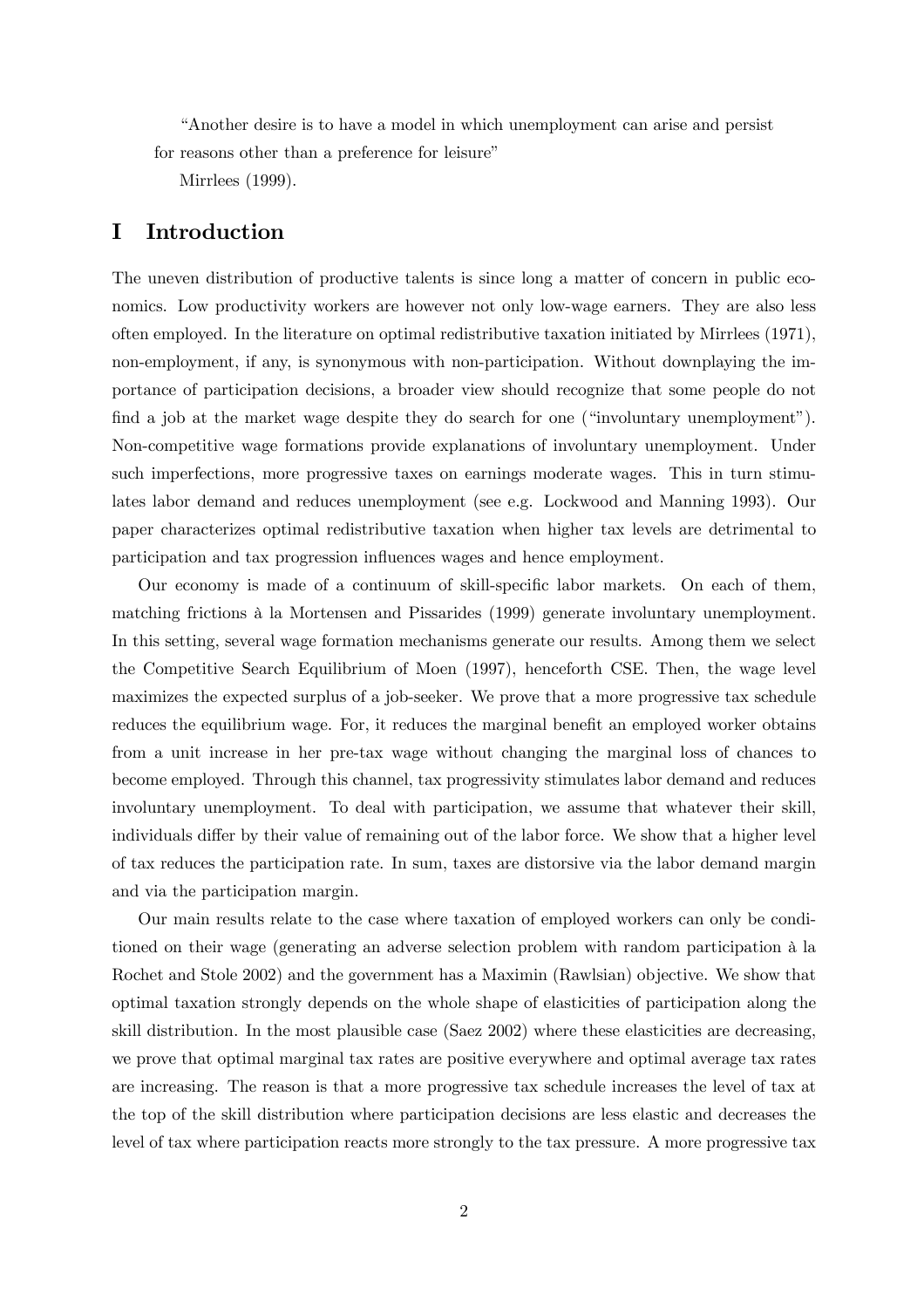schedule in addition distorts wages downwards. At the optimum, the marginal loss generated by the latter distortion equalizes the net gain due to the former adjustment in participation decisions.

In the optimal taxation literature that follows Mirrlees (1971), marginal tax rates have to be positive everywhere, except at the top of the skill distribution when this distribution is bounded.1 The average tax rate cannot be increasing everywhere, except if the skill distribution is unbounded (Hindricks et alii 2006). In these models where labor supply along the intensive margin is the only source of deadweight loss, positive marginal tax rates distorts gross income downwards. Our results contrast with the Mirrlees literature since we do not need unbounded distribution of skills to find positive marginal tax rates and increasing average tax rates.

The comprehensive survey of Blundell and MacCurdy (1999) suggests that labor supply responses along the intensive margin are empirically very small. There is now a growing evidence that the extensive margin matters more. Diamond (1980) and Choné and Laroque (2005) have studied optimal income taxation when individuals' decisions are limited to a dichotomic choice about whether to work or not. At the optimum, the level of taxes trades off the equity gain of a higher level of tax against the efficiency loss of a lower level of participation. However, there are no distortion of wages in these models which assume a competitive labor market and exogenous productivity levels. Saez (2002) and Boone and Bovenberg (2004) have proposed mixed models of taxation where both extensive and intensive margins of the labor supply are present. They exhibit cases where wages are distorted upwards through negative marginal tax rates at the bottom of the skill distribution. Cahuc and Laroque (2007) have introduced monopsonistic labor markets in the model of Diamond (1980). They explain how the optimal taxation can bypass the distortions induced by the monopsony.

Hungerbühler et alii (2006, henceforth HLPV) have proposed an optimal income tax model with endogenous involuntary unemployment due to matching frictions. HLPV also find that wages have to be distorted downwards, marginal tax rates have to be positive everywhere and the average tax rate increases with the level of wage. The present paper differs from HLPV in three respects. First, the cost of participation takes a unique value in HLPV. Hence, there is an endogenous threshold of skill such that every worker with a higher (lower) skill level participate (does not participate). Conversely, we allow the opportunity cost of participation to vary within and between skill levels. This leads to a much more realistic description of participation decisions. In this sense, HLPV is a particular case of the present paper where the elasticity of participation is infinite at the threshold, and zero above. Second, the wage-setting mechanisms are different. Instead of the CSE, HLPV assumes Nash bargaining under the Hosios (1990) condition. While both mechanisms imply that the laissez faire allocation is efficient (in the Benthamite sense), the CSE is much more flexible and allows to deal with a wider class of matching functions.

<sup>&</sup>lt;sup>1</sup>See Choné and Laroque (2007) for a counterexample with negative marginal tax rates under a specific objective function. See Diamond (1998) for positive marginal tax rates everywhere under an unbounded Pareto skill distribution.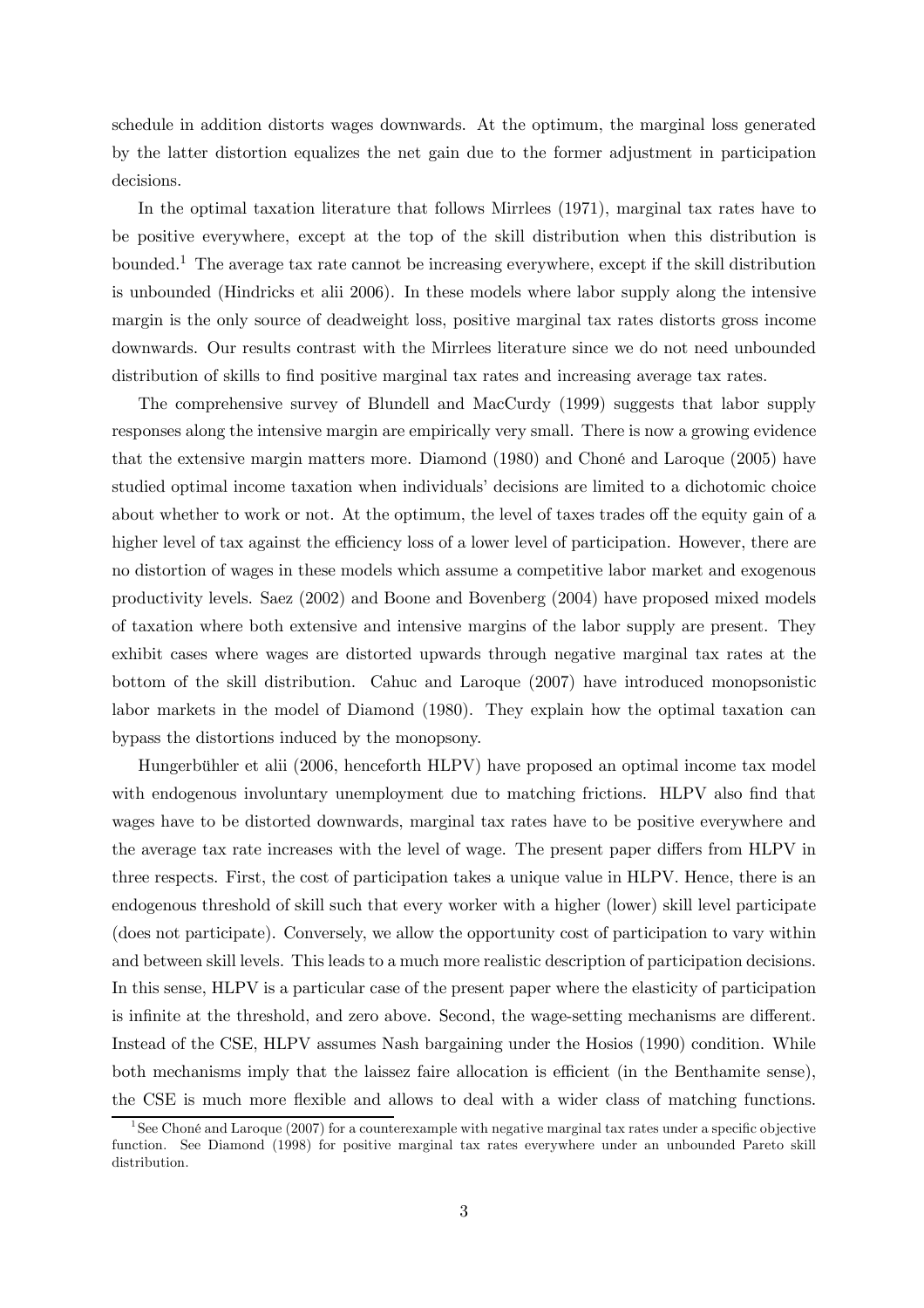Finally, following Saez (2001) we here interpret the description of our optima through marginal tax reforms, which we think is more intuitive.

The paper is organized as follows. The environment is presented in the next section. In particular, we show that the wage-moderating and unemployment-reducing effects of tax progressivity which holds under monopoly unions (Hersoug 1984), right-to-manage bargaining (Lockwood and Manning), efficiency wages (Pisauro 1991) or matching models with Nash bargaining (Pissarides 1998) also holds in a CSE framework. Section III describes the Maximin optimum in the case where taxation can be conditioned on skill and wage levels. This case serves has a benchmark to compare to the more realistic case treated in Section IV where the level of taxes only varies with the wage.

### II The model

Individuals are risk neutral and characterized by a double heterogeneity. Their exogenous productivity (or skill) is denoted  $a \in \mathbb{R}_+$ . Their value of non-market activities is denoted  $\delta \in \mathbb{R}_+$ . Bringing up children or home production are typical examples of these activities. A person looking for a job spends time on searching, and therefore cannot enjoy these activities. For this reason,  $\delta$  measures an opportunity cost of participation and not a disutility of work.<sup>2</sup> Labor markets are assumed to be segmented by skill.

The size of the population is normalized to 1. The unconditional density function of productivity is denoted  $f(a)$  whose support is  $[a_0, a_1]$ , where  $0 \le a_0 < a_1 \le +\infty$ . Conditional on a, the value of non-market activities  $\delta$  has a c.d.f:

$$
G(a,\Sigma) = \Pr\left[\delta \le \Sigma | a\right]
$$

and a density  $g(a, \Sigma) = \partial G(a, \Sigma) / \partial \Sigma$ . For all a in  $[a_0, a_1]$ , the support of  $g(a, .)$  is an interval that includes 0 as a lower bound. Note that this formulation includes the possibility that  $a$  and  $\delta$  are correlated. Both  $f(.)$  and  $g(.)$ , are positive and continuous functions on their support.

To introduce involuntary unemployment, we assume the existence of matching frictions  $\dot{a}$ la Mortensen and Pissarides (1999) and Pissarides (2000). Different wage-setting mechanisms have been proposed in this framework. As the literature dealing with optimal redistribution in a competitive framework (Mirrlees 1971), the role of taxation is not to restore efficiency but to redistribute income. Therefore, we need a wage-setting mechanism that maximizes the sum of utility levels in the absence of taxes. The CSE introduced by Moen (1997) and Shimer (1996) induces this property. Nash bargaining under the Hosios (1990) condition is a standard alternative<sup>3</sup>. The Hosios condition is however very unlikely to hold, in particular when matching functions are not iso-elastic. A wider class of matching technologies can be considered with the CSE approach.

 $2$ However, our model can easily be extended to include a skill-specific disutility of work.

<sup>&</sup>lt;sup>3</sup>Under this condition, worker's bargaining power is equal to the elasticity of the matching function with respect to the number of unemployed workers.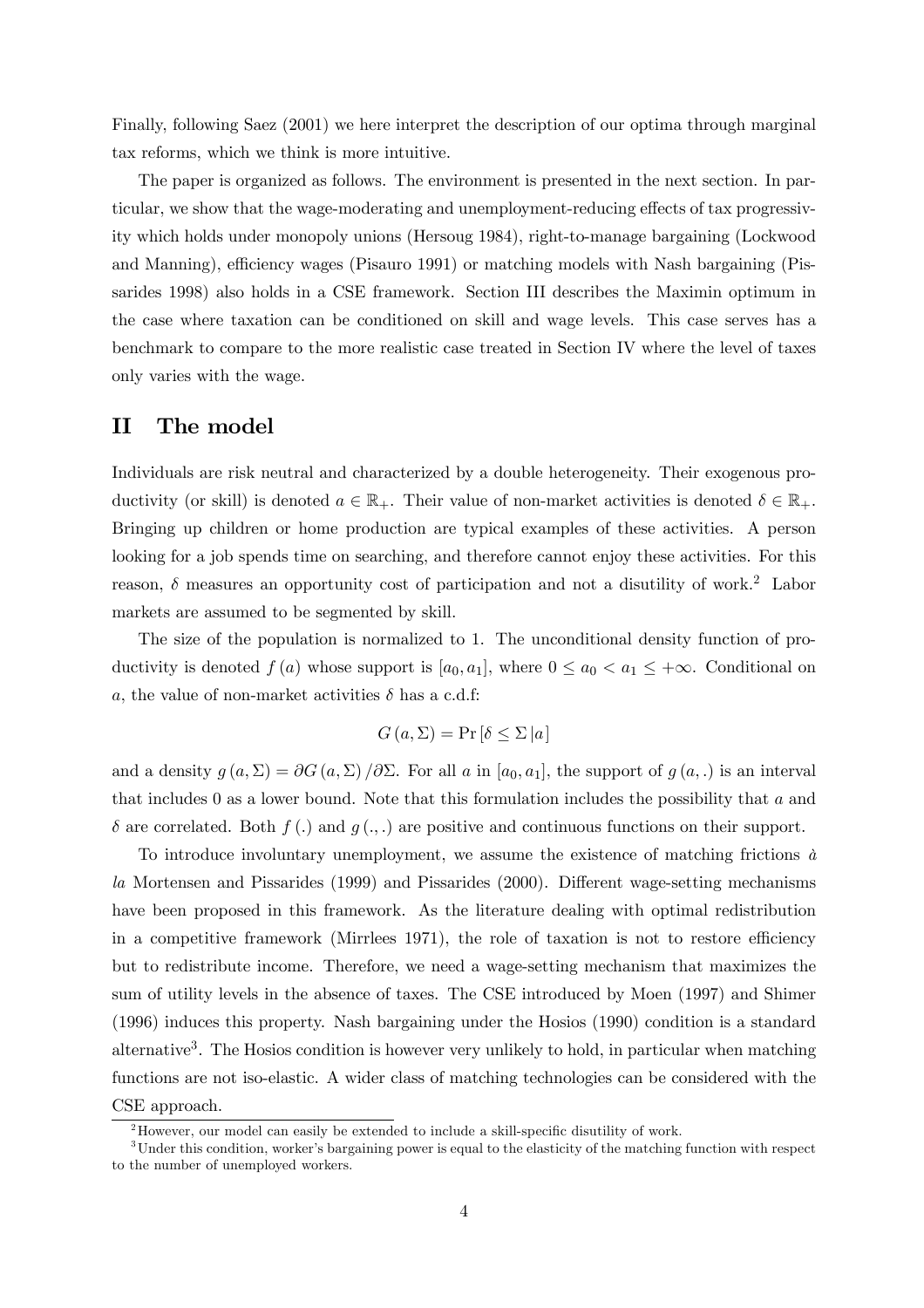We now describe the CSE environment. Firms post skill-specific vacancies and associate to each of them a take-it-or-leave-it (gross or pre-tax) wage offer  $w$ . A worker of type  $a$  can only search for a job paid at a single wage level. Therefore, within skill-specific labor markets, there are different wage-specific submarkets. On each submarket  $(a, w)$ , the number of filled jobs is a function<sup>4</sup> H ( $V_{a,w}, U_{a,w}$ ) of the numbers  $V_{a,w}$  of vacancies and  $U_{a,w}$  of job-seekers. The matching function captures unmodeled heterogeneities and information imperfections that remain on each submarket.

As usual in the optimal tax literature that follows Mirrlees (1971), we consider a static model. The timing of events is the following:<sup>5</sup>

- 1. The government commits to a tax and benefits policy.
- 2. Firms decide how many vacancies of each type they create and which wage levels they attach to each of them. This sets the values of  $V_{a,w}$ .
- 3. Individuals of type  $(a, \delta)$  decide whether they participate to the labor market of type a. If they participate, they renounce  $\delta$  and choose the submarket  $(a, w)$  on which they search for a job. This determines the values of  $U_{a,w}$ .
- 4. On each labor market, the matching process determines the number of filled jobs on each submarket. Each employed worker of type  $(a, \delta)$  produces a units of goods. Wages are paid. Taxes are collected and redistributed. Agents consume.

We solve the model by backward induction. The next subsection describes the policy instruments of the government. Subsection II.2 solves the CSE described at stages 2 and 3 on each skill-specific labor market, while Subsection II.3 studies the fiscal incidence on this equilibrium. Subsection II.4 states the government's budget constraint and objectives. Finally, subsection II.5 is devoted to the laissez-faire equilibrium.

### II.1 The government's instruments

Taxes and benefits depend on what the government observes. The government does not observe individuals' value of non-market activities  $\delta$ . In addition, the government cannot distinguish unemployed people from non-participants.<sup>6</sup> Following Diamond (1980), the skill level a cannot be observed for non-employed individuals. Therefore, the government is constrained to give the same level of benefit b to non-participant and unemployed individuals irrespectively of their types  $(a, \delta)$ .

<sup>&</sup>lt;sup>4</sup>Assuming a skill-specific matching functions  $H(.,.,a)$  does not change the results, but burdens the notations. <sup>5</sup>In this timing, stages two and three can be inverted or can occur simultaneously (see Moen 1997 and Shimer Rogerson and Wright 2005).

 $6$ In reality, search behavior can to some extent be monitored. The joint optimization of taxation and jobsearch monitoring is beyond the scope of the present paper. For tractability reasons, we stick on a limiting case of unobservable search that sounds the most realistic.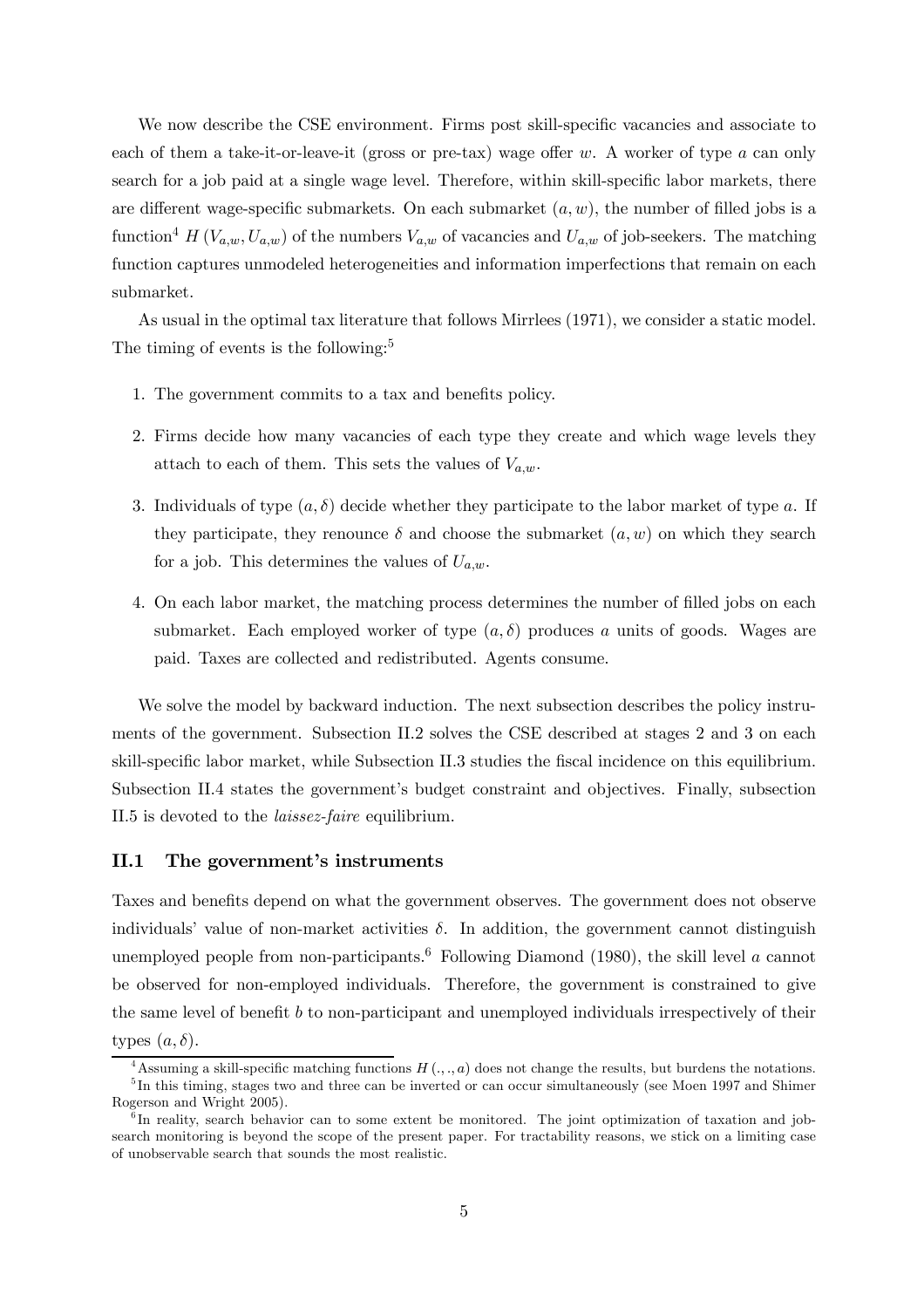We distinguish two alternative informational assumptions about employed workers. Since firms can direct their search according to the level of skill, it may sound theoretically reasonable that the government infers the skill of a worker from the observation of the matching process. Then, it can condition the tax schedule on wages and skill levels  $T(.) = T(a, w)$ . Section III considers this case. In reality, one hardly observes that tax schemes are skill-dependent. One reason is that inferring individuals' skills, while theoretically feasible, is actually very complex and thereby costly for the government. Moreover, two individuals would face different tax schedules only because of their innate characteristics. This is a form of discrimination, which might be forbidden by law. So, in Section IV, we consider the case where the government can only condition the tax schedule on the wage levels  $T(.) = T(w)$ .

In sum, a worker of type  $(a, \delta)$  can be in three positions. She can be employed with a post-tax income  $w - T$  (.). She can be unemployed and then receives a benefit b. Finally, if she does not participate, she gets the benefit plus the value of her non-market activities  $b + \delta$ .

### II.2 Participation decisions and the Competitive Search Equilibrium

Before solving stages 2 and 3, we describe the matching technology. On each submarket  $(a, w)$ , the matching function determines the number of filled jobs  $H(V_{a,w}, U_{a,w})$  as a function of the number  $V_{a,w}$  of vacancies and of the number  $U_{a,w}$  of job-seekers. Following Petrongolo and Pissarides (2001), we assume:

**Assumption AS 1** The matching function  $H(.)$ , is twice-continuously differentiable on  $\mathbb{R}^2_+$ , is increasing in both arguments and exhibits constant returns to scale. Moreover,  $H(V, 0) =$  $H(0,U) = 0$ , and for any  $(V,U) \in \mathbb{R}^2_{+\ast}$ , one has  $H(V,U) < \min(V,U)$ ,  $\lim_{V \mapsto +\infty} H(V,U) \leq U$ and  $\lim_{U \mapsto +\infty} H(V, U) \leq V$ .

A typical specification that verifies these assumptions is the CES function with a low elasticity of substitution:

$$
H(V,U) = \frac{U \cdot V}{\left[U^{\rho} + V^{\rho}\right]^{\frac{1}{\rho}}} = \left[U^{-\rho} + V^{-\rho}\right]^{-\frac{1}{\rho}} \quad \text{with} \quad \rho > 0 \tag{1}
$$

Define tightness  $\theta$  as the ratio  $V/U$ . The probability that a vacancy meets an applicant is  $q(\theta) \stackrel{\text{def}}{=} H(1, \frac{1}{\theta}) = H(V, U)/V$ . Due to congestion externalities, the job-filling probability decreases with the number of vacancies and increases with the number of job-seekers. Because of constant returns to scale, only tightness matters and  $q(\theta)$  is a decreasing function of  $\theta$ . Symmetrically, the probability that a job-seeker finds a job is an increasing function  $p(\theta) \stackrel{\text{def}}{=}$  $H(\theta, 1) = H(V, U)/U$  of tightness. Firms and individuals being atomistic, they take as given tightness  $\theta_{a,w}$  on each submarket and hence the probabilities  $p(\theta_{a,w})$  and  $q(\theta_{a,w})$ .

At stage 3, an individual of type  $(a, \delta)$  gets  $\delta + b$  if she does not participate and expects  $p(\theta_{a,w})(w-T(.))+(1-p(\theta_{a,w}))b$  if she searches for a job paid w. Let  $\Sigma_a \stackrel{\text{def}}{=} \sup_w p(\theta_{a,w})(w-T(.)-b)$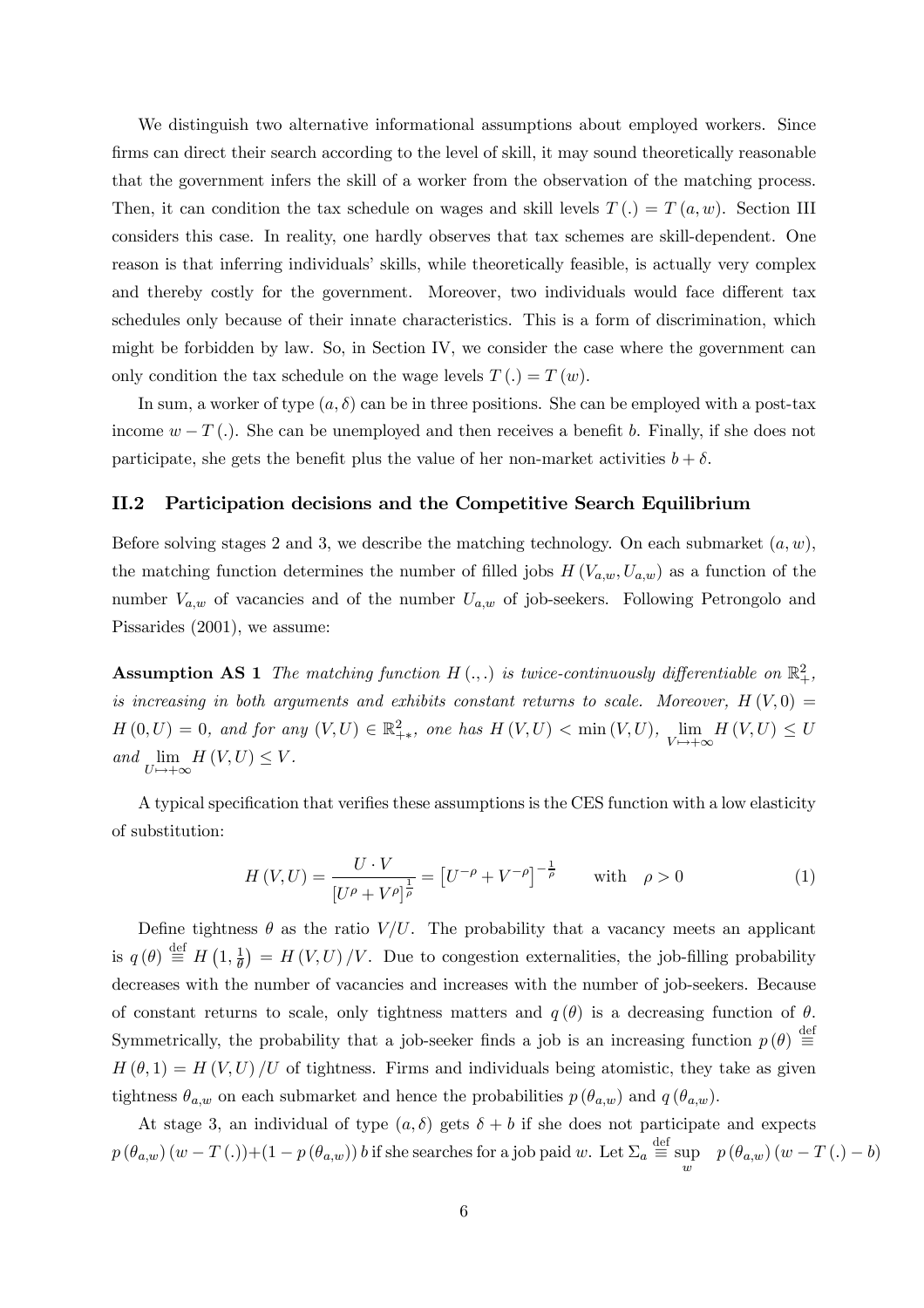be the highest expected surplus an individual of productivity a can expect from participation. At this stage,  $\Sigma_a$  is conditional on  $V_{a,w}$ . An individual of type  $(a, \delta)$  participates if and only if:

$$
\Sigma_a \ge \delta
$$

Once an individual has chosen to participate, what only matters is her productivity  $a$  and no longer her value of non-market activities  $\delta$ . We henceforth call her a participant of type a.

Consider a submarket  $(a, w)$ . If this submarket offers too low an expected surplus to participants, i.e. if  $p(\theta_{a,w})(w-T(.)-b) < \Sigma_a$ , then less participants choose to search on this submarket,  $U_{a,w}$  decreases, thereby increasing tightness  $\theta_{a,w}$ . By this mechanism, the decisions of participants induces an equalization of the expected surpluses across submarkets, so the equality

$$
p\left(\theta_{a,w}\right)\left(w-T\left(\cdot\right)-b\right)=\Sigma_a\tag{2}
$$

holds for all w. Equation (2) defines a relation between a, w,  $\theta_{a,w}$  and  $\Sigma_a$ . Along this relation, participants of type a are ready to search for a lower post-tax wage w−T (.) if this is compensated by a higher probability of finding a job  $p(\theta_{a,w})$ . Given the distributions of vacancies  $V_{a,w}$  and wages across submarkets, Equation (2) determines the number of job-seekers  $U_{a,w}$  on each of them.

At stage 2, when a firm creates a vacancy of type a and offers a wage w, her expected profit equals  $q(\theta_{a,w})(a-w)-\kappa_a$ , where  $\kappa_a>0$  denotes the cost of creating this vacancy. This cost includes the screening of applicants and the investment in equipment. Under free-entry, the expected profit in any submarket is nonpositive at the subgame perfect equilibrium. Otherwise, creating an additional vacancy on a submarket  $(a, w')$  where  $q(\theta_{a,w'})$   $(a - w') > \kappa_a$  would be a profitable deviation. Hence, at equilibrium, firms create a positive number of vacancies on submarket  $(a, w)$  only if the zero-profit condition  $q(\theta_{a,w})(a-w) = \kappa_a$  holds. Let  $L(a, w)$  be the employment probability under the zero profit condition. One has

$$
L(a, w) \stackrel{\text{def}}{=} p \left( q^{-1} \left( \frac{\kappa_a}{a - w} \right) \right)
$$
 (3)

Due to constant returns to scale in the matching technology, the probability of being employed is independent of the number of participants and depends only on the skill and the wage levels. Assumption AS 1 implies that  $L(.,.)$  is twice-differentiable and verifies

$$
\partial L(a, w) / \partial w < 0
$$

As the wage increases, tightness has to decline to rise the probability of filling a vacancy. Function  $L(.,.)$  summarizes labor demand behavior in our economy.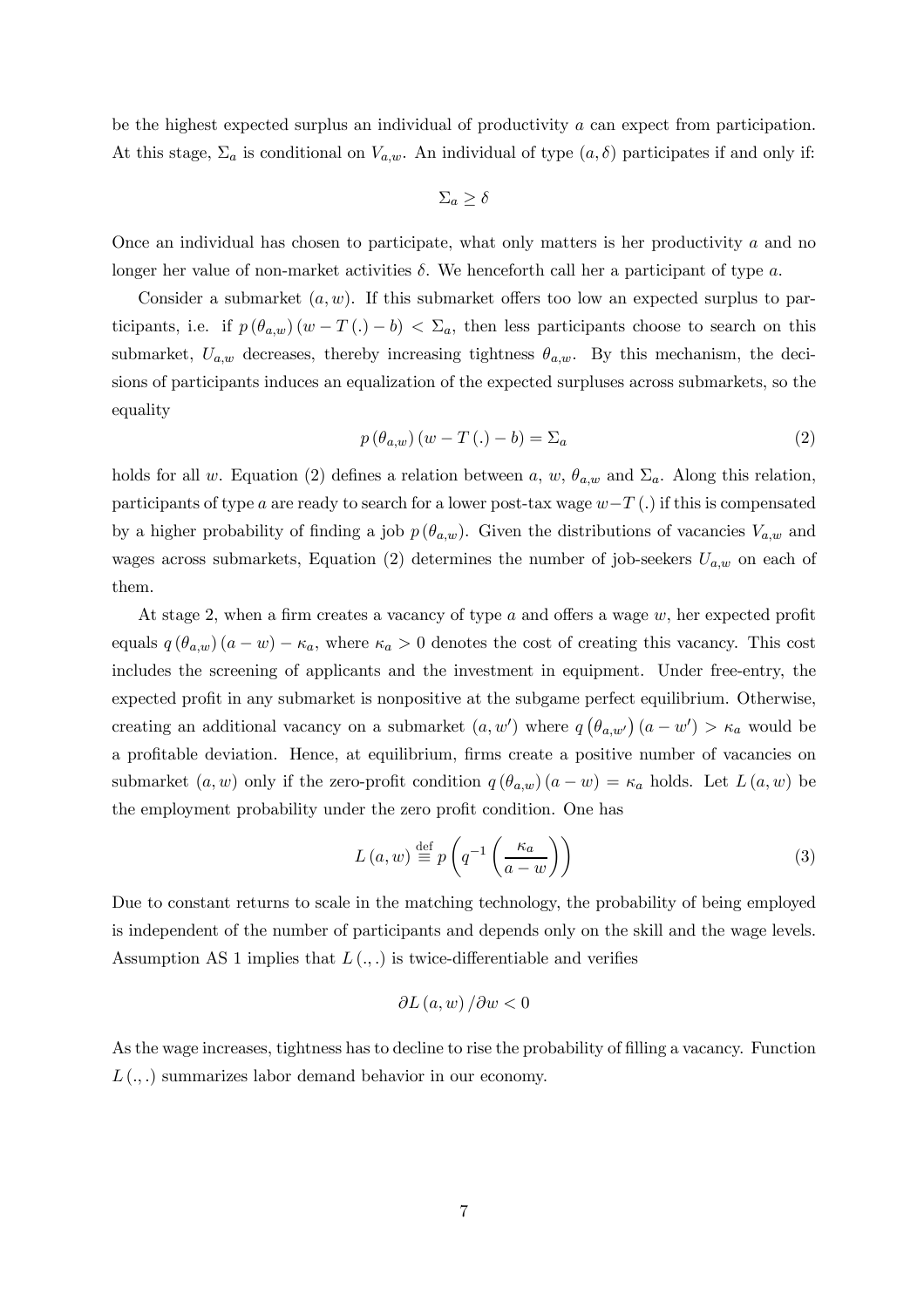At the subgame perfect equilibrium, the wage has to solve:<sup>7</sup>

$$
w_a = \underset{w}{\text{arg max}} \quad L(a, w) \cdot (w - T(.) - b) \tag{4}
$$

This condition pins down the participants' expected surplus:

$$
\Sigma_a = L(a, w_a) \cdot (w_a - T(.) - b) \tag{5}
$$

To show how subgame perfection implies (4) and (5), assume by contradiction that there exists a wage w' such that  $L(a, w')(w' - T(.) - b) > \Sigma_a$ . Consider then one deviating firm that offers  $w'$  instead of  $w_a$ . This deviation shifts the distribution of vacancies across submarkets. The distribution of job-seekers shifts then in order to keep the indifference condition (2). Hence, one must have<sup>8</sup>  $(a - w') q (\theta_{a,w'}) - \kappa_a > 0$ , so the deviation is profitable. In sum,

**Definition 1** At the CSE on labor market of skill a, the wage  $w_a$  is given by (4), the employment probability equals  $L(a, w_a)$ , the expected surplus  $\Sigma_a$  is given by (5), the participation rate is  $G(a,\Sigma_a)$  and the employment rate is  $L(a,w_a)\cdot G(a,\Sigma_a)$ .

Although the government does not observe whether each non-employed individual is unemployed or out-of-the labor force, the government knows functions  $L(.,.)$  and  $G(.,.)$  and the wage schedule  $a \mapsto w_a$ . Therefore, it has the ability to decompose each skill-specific employment rate as the product of a labor demand term (the employment probability<sup>9</sup>) and a labor supply term (the participation rate).

To deal with optimal taxation, we only need the  $L(.,.)$  function, the distribution of types given by  $f(.)$  and  $G(.)$  and the wage-setting condition (4) or equivalently (5). There are alternative micro-foundations for (4) within a matching environment. When the matching function is of a Cobb-Douglas form, Nash bargaining under the Hosios  $(1990)$  condition leads to  $(4).^{10}$ Another possibility is to assume that a skill-specific utilitarian monopoly union selects the wage  $w_a$  after individuals' participation decisions, but before firms' decisions about vacancy creation. Due to the free-entry condition, the monopoly union takes into account the consequence of its wage decision on the employment probability as described by function  $L(a, w)$ . A Utilitarian monopoly union therefore maximizes  $L(a, w) \cdot (w - T(.)) + (1 - L(a, w)) \cdot b$ , which is equivalent to (4) (see Mortensen and Pissarides 1999).

<sup>&</sup>lt;sup>7</sup>A priori, different wage levels can solve (4) depending on the curvature of  $T$  (.). However, we focus only on situations where the optimal  $T(.)$  is such that the solution of (4) is unique. This assumption is also implicitly made in the optimal taxation literature à la Mirrlees (1971) where different levels of labor supply can a priori solve a worker's program.

<sup>&</sup>lt;sup>8</sup>Equation (2) implies  $\Sigma_a = p(\theta_{a,w'}) (w'-T(.)-b)$ . So,  $\Sigma_a < L(a,w') (w'-T(.)-b)$  induces successively that  $p(\theta_{a,w'}) < L(a,w'), \theta_{a,w'} < q^{-1} \left( \frac{\kappa_a}{a-a} \right)$  $a-w'$ ) and  $q(\theta_{a,w'}) > \kappa_a/(a-w')$ , since  $p(.)$  is increasing and  $q(.)$  is decreasing.

<sup>&</sup>lt;sup>9</sup>Note that  $1 - L(a, w_a)$  corresponds to the skill-specific unemployment rate.<br><sup>10</sup>See Hungerbühler et alii (20006). Further restrictions on  $\kappa_a$  are needed to keep  $L(a, w)$  below 1.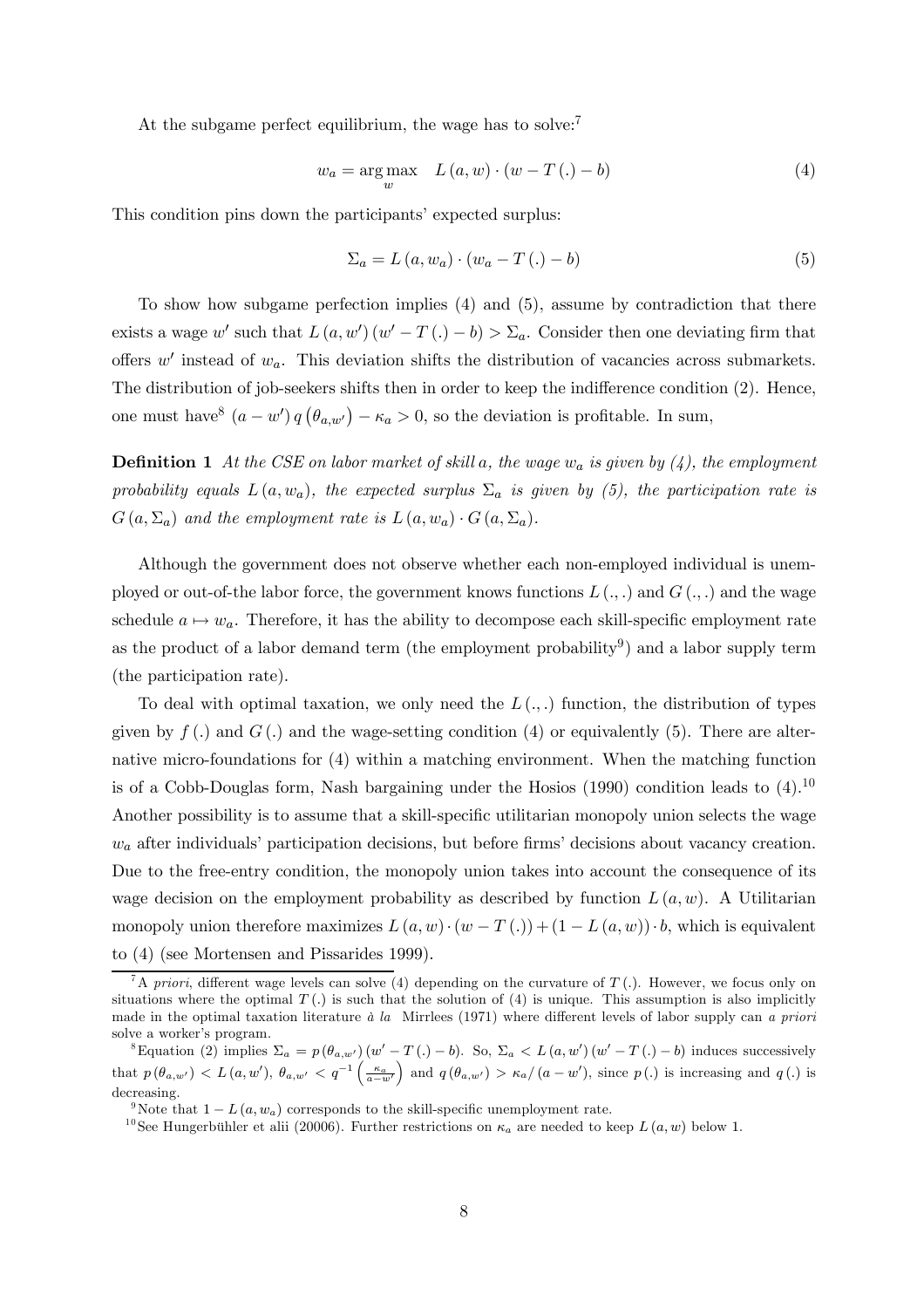#### II.3 The fiscal incidence

In this subsection, we explain how the type  $a$  CSE is influenced by the tax/benefit system  $(b, T).$  When  $T(.)$  is differentiable, the first-order condition<sup>11</sup> associated to (4) writes:

$$
0 = \frac{\partial \log L}{\partial w} (a, w) + \frac{\eta (.)}{w}
$$
 (6)

 $where<sup>12</sup>$ 

$$
\eta\left(.) = \frac{1 - \frac{\partial T}{\partial w}\left(.)}{1 - \frac{T(.) + b}{w}} = \frac{\partial \log(w - T\left(. \right) - b)}{\partial \log w} \tag{7}
$$

When the wage increases by one unit, the term  $\partial \log L/\partial w(a, w)$  measures the relative decrease in the employment probability, while  $(1 - \frac{\partial T}{\partial w} \cdot )/ (w - T \cdot ) - b)$  measures the relative increase in the ex-post surplus. At the equilibrium, Equations (6) requires that these two effects sum to zero. So,  $\eta(.)$  has to be positive. As the expected surplus is positive, this implies that the marginal tax rate has to be lower than 1.

The effect of a tax reform on the equilibrium wage is entirely summarized by the change in the elasticity  $\eta$  (.). This term is the wage elasticity of the ex-post surplus of an employed worker  $x = w - T(w) - b$ . A given relative rise in the wage increases this ex-post surplus less when  $\eta(.)$  is lower. The elasticity  $\eta$  (.) is reminiscent of the Coefficient of Residual Income Progression which measures the wage elasticity of net earnings (Musgrave and Musgrave 1976).  $\eta(.)$  is actually the Coefficient of Residual Income Progression divided by one minus the net replacement ratio  $b/(w-T(.))$ . We henceforth refer to  $\eta(.)$  at the CSE as the *Extended Coefficient of Residual* Income Progression (ECRIP for short). The higher the ECRIP for some wage level  $w$ , the less progressive is the tax schedule around w.

To understand how a tax reform influences the equilibrium wage, consider a tax change in the neighborhood of  $w_a$  such that the ECRIP decreases by  $\Delta \eta < 0$ . Then, according to (6), the equilibrium wage  $w_a$  decreases (See Appendix A). As the tax schedule becomes more progressive, a given rise in the wage leads to a smaller gain in the ex-post surplus  $w - T(.) - b$ , while the loss of employment probability remains unchanged. So the expected surplus can increase if the wage is reduced. Since the CSE maximizes this expected surplus  $\Sigma_a$ , the wage declines and the employment probability rises.

This wage-moderating effect of tax progressivity is a key mechanism in our model. It is well-known in the equilibrium unemployment literature and holds also under Nash bargaining (see Lockwood Manning 1993, Pissarides 1998), monopoly union (Hersoug 1984) or efficiency wages (Pisauro 1991). A similar effect of tax progressivity on total income is also present in models with competitive labor markets. In the latter, a rise in tax progressivity typically

<sup>&</sup>lt;sup>11</sup>The solution to (4), if any, necessarily lies in  $(-\infty, a - \kappa_a]$ . Since  $L(a, a - \kappa_a) = 0$ ,  $w = a - \kappa_a$  does not solve  $(4)$ . From a theoretical viewpoint, the wage can be negative whenever  $T(.)$  is negative enough to keep some agents of type a participating to the labor market (i.e.  $w - T(.) > b$ ).<br><sup>12</sup>When the government can observe the skill level of an employed worker as in Section III, then  $\eta$  is a function

of the skill, the wage and the benefit level  $\eta(.) = \eta(a, w)$ . When the government does not observe the skill level, as in Section IV, then  $\eta$  depends only on the wage and on the benefit level  $\eta(.) = \eta(w)$ .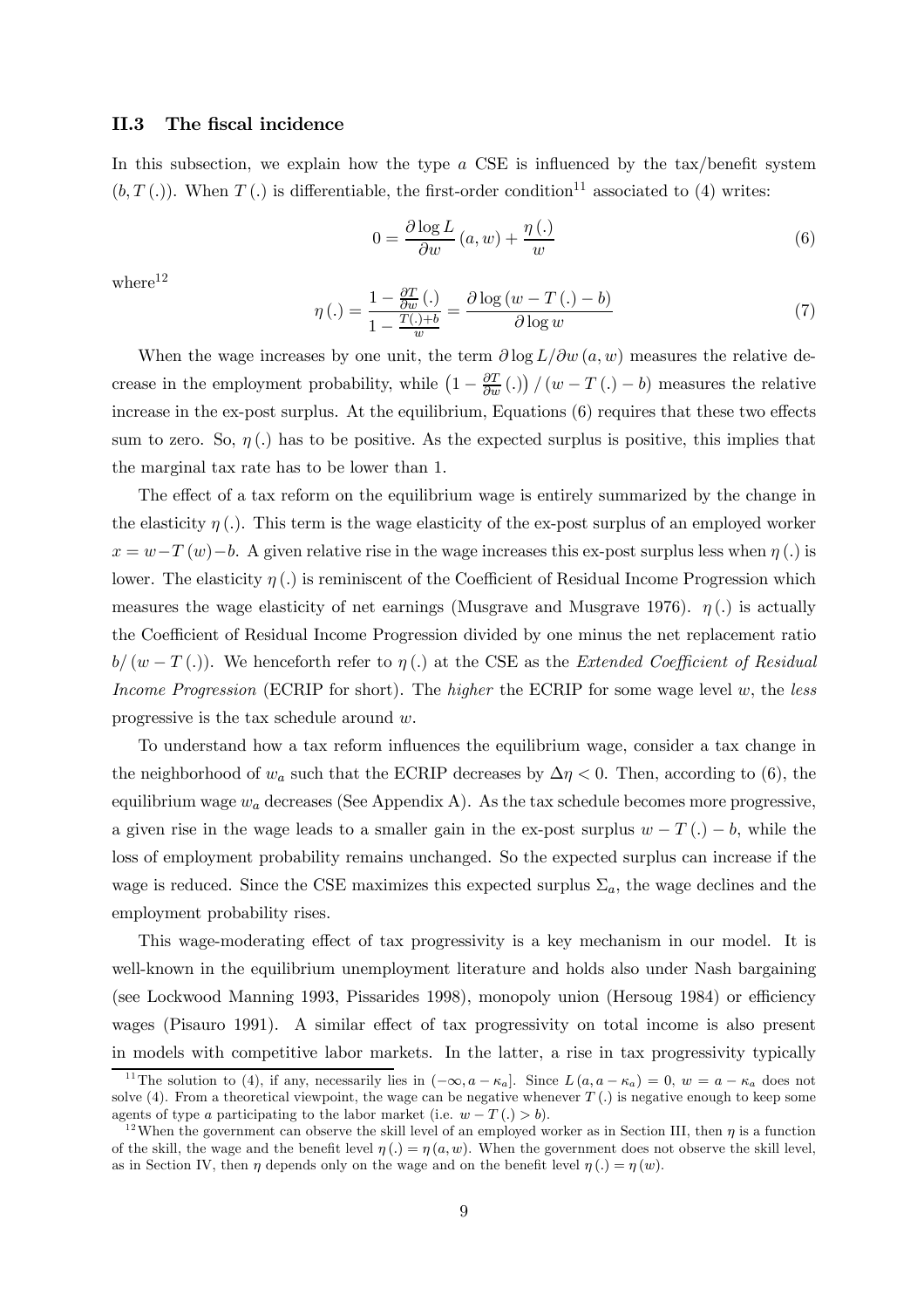decreases labor supply through a substitution effect. The wage moderating effect occurs in all these models because a more progressive tax-schedule reduces the marginal gain for the worker from obtaining a higher gross wage, while the cost remains unchanged. The models only differ by the economic mechanisms that explain why a reduction in gross wage induces a gain for the worker. In our model, a lower gross wage increases the employment probability, thereby reducing unemployment. Sørensen (1997) and Røed and Strøm (2002) give some empirical evidence in favor of the wage-moderating and the unemployment-reducing effects of tax progressivity.

In addition to its effect on wage and unemployment through the ECRIP, taxation also influences participation decisions. To isolate this effect, consider a tax reform that decreases the tax level  $T(.)$ , without changing the ECRIP.<sup>13</sup> Such tax reform does neither change the wage level, nor the employment probability. However, the ex-post surplus  $w_a-T(.)-b$  is raised, so the surplus  $\Sigma_a$  an agent of type a can expect from participation increases. Therefore, such a reform increases the participation rate  $G(a, \Sigma_a)$ , thereby the employment rate  $L(a, w_a) \cdot G(a, \Sigma_a)$ .

### II.4 The government

In this subsection, we first present the government's budget constraint and then its various objectives. The government's budget constraint writes:

$$
b\left(\int_{a_0}^{a_1} \{1 - L(a, w_a) \cdot G(a, \Sigma_a)\} f(a) \, da\right) = \int_{a_0}^{a_1} T(\cdot) \cdot L(a, w_a) \cdot G(a, \Sigma_a) \cdot f(a) \, da
$$

An additional employed worker of type a generates additional tax revenues  $T(.)$  and saves welfare benefits  $b$ . Therefore, on average, an additional participant of type  $a$  increases public resources by  $(T(.) + b) \cdot L(a, w_a)$ . We define

$$
Y\left(a,w\right) \stackrel{\text{def}}{=} w \cdot L\left(a,w\right) \tag{8}
$$

 $Y(a, w)$  is the average taxable income generated by an additional participant. So, given (5) and (8), the additional tax revenue per participant equals  $Y(a, w_a) - \Sigma_a$ . The government's budget constraint can then be written as:

$$
b = \int_{a_0}^{a_1} \left[ Y(a, w_a) - \Sigma_a \right] \cdot G(a, \Sigma_a) \cdot f(a) \, da \tag{9}
$$

The aggregation of gross wages over skill levels is split between the financing of the benefit and the surpluses obtained by employed workers.

We will consider different normative criteria. The first is the Benthamite (utilitarian) objective which maximizes the sum of utilities. There are  $G(a, \Sigma_a) f(a)$  participants of type a whose net income is  $w - T(.)$  if they are employed and b otherwise, while non participants obtain  $b + \delta$ .

<sup>&</sup>lt;sup>13</sup>That is, consider a rise in log  $(w - T(.) - b)$  by a constant amount, so that  $\eta(.) = \partial \log (w - T(.) - b) / \partial w$ remains unchanged.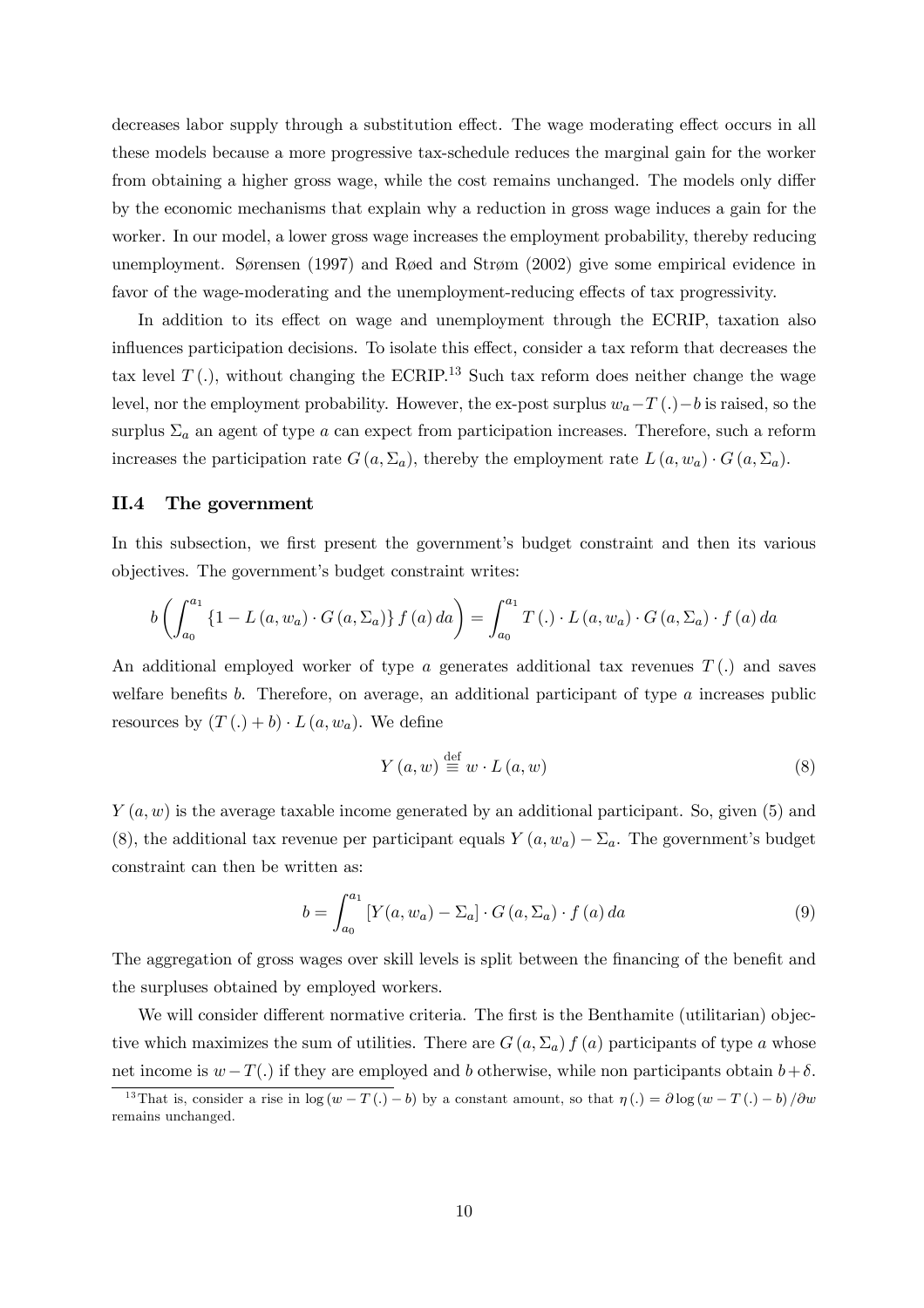So, the Benthamite objective writes:

$$
\mathcal{U} = \int_{a_0}^{a_1} \left\{ (L(a, w_a)(w_a - T(.)) + (1 - L(a, w_a))b) \cdot G(a, \Sigma_a) + \int_{\Sigma_a}^{+\infty} (b + \delta) \cdot g(a, \delta) \cdot d\delta \right\} f(a) \cdot da
$$
  

$$
= \int_{a_0}^{a_1} \left\{ (\Sigma_a + b) \cdot G(a, \Sigma_a) + \int_{\Sigma_a}^{+\infty} (b + \delta) \cdot g(a, \delta) \cdot d\delta \right\} f(a) \cdot da
$$

where the second equality uses  $(5)$ . Given the government's budget constraint  $(9)$ , this objective can be rewritten as:

$$
\mathcal{U} = \int_{a_0}^{a_1} \left\{ Y\left(a, w_a\right) \cdot G\left(a, \Sigma_a\right) + \int_{\Sigma_a}^{+\infty} \delta \cdot g\left(a, \delta\right) \cdot d\delta \right\} f\left(a\right) \cdot da \tag{10}
$$

The benthamite objective aggregates average earnings plus the value of non-market activities over the whole population, no matter how they are distributed. In this sense, the Benthamite criterion is an extreme case. At the other extreme, the Maximin (Rawlsian) criterion only values the utility of the least well-off. Unemployed individuals get  $b$ , which is always lower than the employed workers' and non participants' income, respectively  $(w - T)$ ) and  $(b + \delta)$ . Therefore, a Maximin government aims at maximizing b.

### II.5 The laissez faire equilibrium

Before characterizing the laissez faire equilibrium, we make two additional assumptions on respectively functions  $Y(\cdot, \cdot)$  and  $L(\cdot, \cdot)$ . Following Equations (3) and (8), these assumptions actually amount to restricting the matching technology.

According to (4), in the absence of taxes and benefits, the wage maximizes  $Y(a, .)$ . A unique solution is guaranteed if:

### Assumption AS 2 For any  $(a, w)$ :

$$
\frac{\partial^2 \log Y}{\partial w^2} (a, w) < 0
$$

A wage increase has a direct positive effect on  $Y(a,.)$  and a negative effect through the employment probability. As the wage tends to 0, so does  $Y(a,.)$ . As the wage tends to  $a - \kappa_a$ ,  $L(a, w)$  tends to 0 according to Assumption 1 and Equation (3). As a consequence,  $Y(a,.)$ admits an interior maximum within  $(0, a - \kappa_a)$ . Using superscript LF for the *laissez faire* allocation, Assumption 2 implies that there is a unique laissez faire value of the wage which verifies  $\partial \log L / \partial w \left( a, w_a^{\text{LF}} \right) + 1/w_a^{\text{LF}} = 0$ . Furthermore,  $w_a^{\text{LF}}$  increases with the level of skill if:

Assumption AS 3 For any  $(a, w)$ :

$$
\frac{\partial^2 \log L}{\partial a \partial w} (a, w) > 0
$$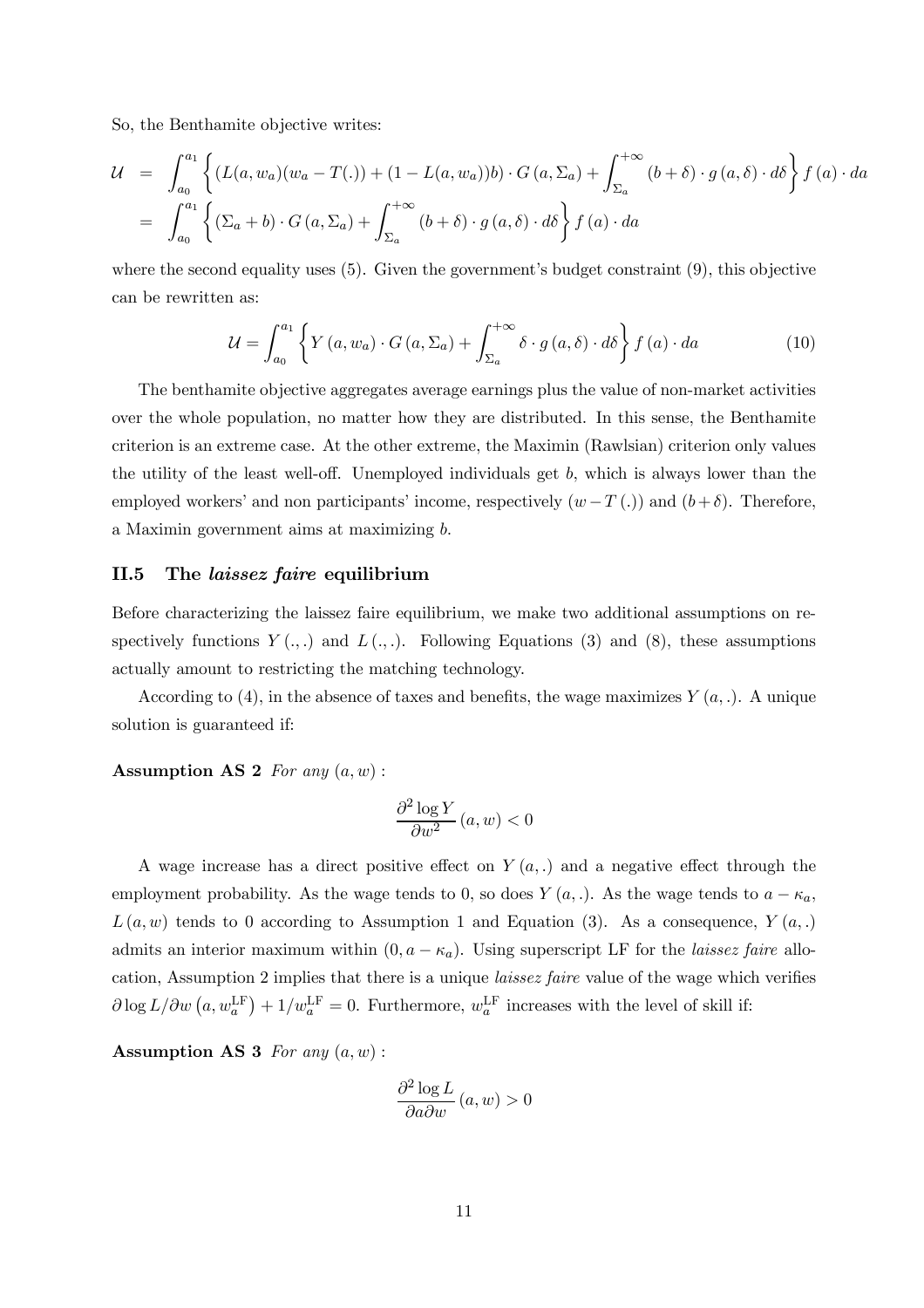The wage-elasticity of the labor demand equals  $w \cdot (\partial \log L/\partial w)$ . So, the derivative of this elasticity with respect to the skill a is  $w \cdot (\partial^2 \log L / \partial a \partial w)$ . Therefore, Assumption 3 implies that, in absolute value, the wage-elasticity of the labor demand decreases with the skill level. This feature is largely confirmed by the empirical literature (see Hamermesh 1993).

Appendix B verifies that the CES specification (1) satisfies these two assumptions if the cost of creating a vacancy decreases or increases at most proportionately with respect to the skill level a, that is<sup>14</sup> a  $\kappa_a \leq \kappa_a$ . There is a lack of clear-cut empirical evidence on the link between  $\kappa_a$  and a. However, most of the literature assumes that the cost of creating a vacancy is either constant or proportional to productivity (Pissarides, 2000, page 10).

We now show that the CSE maximizes the Benthamite objective in a *laissez faire* economy. We get the following Proposition:

### Proposition 1 The laissez faire allocation maximizes the Benthamite objective.

**Proof.** For each a and Y, the function  $\Sigma \mapsto Y \cdot G(a, \Sigma) + \int_{\Sigma}^{+\infty} \delta \cdot g(a, \delta) \cdot d\delta$  reaches a unique maximum for  $\Sigma = Y$ . Therefore, when we compare any allocation  $a \mapsto (w_a, \Sigma_a)$  to the laissez faire one, we get using (10):

$$
\mathcal{U}^{\text{LF}} = \int_{a_0}^{a_1} \left\{ Y\left(a, w_a^{\text{LF}}\right) \cdot G\left(a, \Sigma_a^{\text{LF}}\right) + \int_{\Sigma_a^{\text{LF}}}^{+\infty} \delta \cdot g\left(a, \delta\right) \cdot d\delta \right\} f\left(a\right) \cdot da
$$
  
\n
$$
\geq \int_{a_0}^{a_1} \left\{ Y\left(a, w_a^{\text{LF}}\right) \cdot G\left(a, \Sigma_a\right) + \int_{\Sigma_a}^{+\infty} \delta \cdot g\left(a, \delta\right) \cdot d\delta \right\} f\left(a\right) \cdot da
$$
  
\n
$$
\geq \int_{a_0}^{a_1} \left\{ Y\left(a, w_a\right) \cdot G\left(a, \Sigma_a\right) + \int_{\Sigma_a}^{+\infty} \delta \cdot g\left(a, \delta\right) \cdot d\delta \right\} f\left(a\right) \cdot da = \mathcal{U}
$$

The first inequality holds because  $\Sigma_a^{\text{LF}} = L(a, w_a^{\text{LF}}) \cdot w_a^{\text{LF}} = Y(a, w_a^{\text{LF}})$  at the laissez faire, according to (5) and (8). The second inequality holds because  $w_a^{\text{LF}}$  maximizes  $Y(a,.)$ .

Because of our wage-setting mechanism (4), wages maximize "efficiency" (defined according to the Benthamite criterion) in the absence of taxes. This proposition implies that taxation is used only for redistributive purposes and not to restore efficiency.

# III Optimal Taxation when workers' productivity is observable

In this section, we consider the case where the government can condition the taxation of employed workers on their wage and skill levels. In this case, the government can freely select the level of tax  $T(a, w_a)$  and the degree of tax progression as measured by the ECRIP  $\eta(a, w_a)$  at the CSE of each skill-specific labor market. Through the wage-setting mechanism (6), the government can therefore decentralize any wage level  $w_a$  by choosing an appropriate ECRIP. Then, any level

 $\frac{14}{14}$ Throughout the paper, a dot over a variable denotes its total derivative with respect to the skill.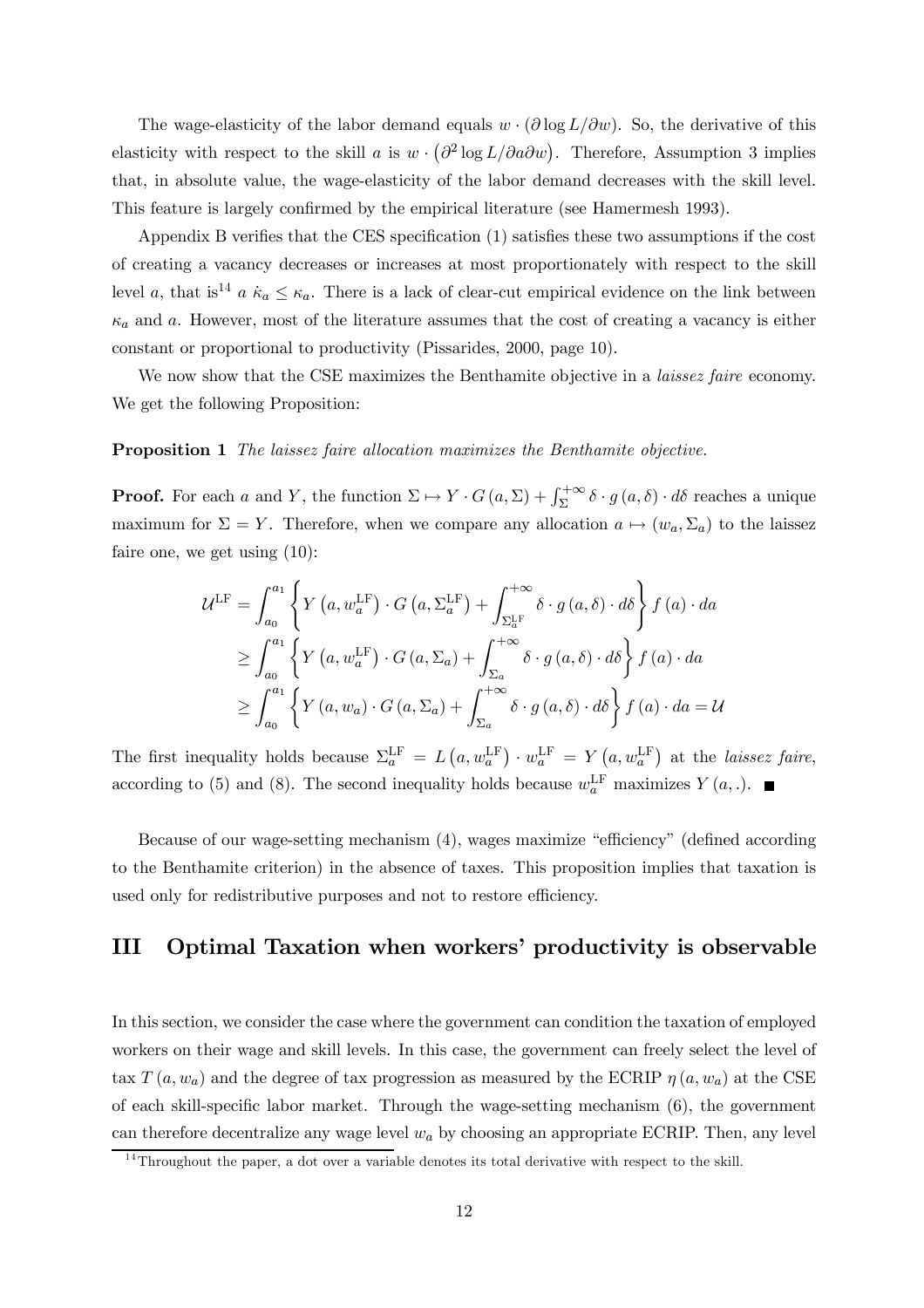of expected surplus  $\Sigma_a$  can be decentralized trough the choice of the level of taxes (see (5)). We use superscript  $*$  to denote the optimal allocation in this case. From (9), the Maximin optimum thus solves:

$$
b^* = \max_{w_a, \Sigma_a} \qquad \int_{a_0}^{a_1} \left\{ \left[ Y \left( a, w_a \right) - \Sigma_a \right] \cdot G \left( a, \Sigma_a \right) \cdot f \left( a \right) \right\} da \tag{11}
$$

This problem is solved in two steps. First, the wage is adjusted to maximize the average taxable income  $Y(a,.)$  per participant. The optimal level of wage  $w_a^*$  equals the *laissez faire* value  $w_a^{\text{LF}}$  and thus the wage at the Benthamite optimum, according to Proposition 1. Hence, the redistributive motive of the government does not distort the labor demand. Second, for each a, the optimal level of expected surplus solves:

$$
G\left(a,\Sigma_a^*\right) = \left(Y\left(a,w_a^*\right) - \Sigma_a^*\right)g\left(a,\Sigma_a^*\right) \tag{12}
$$

At the optimum, a mechanical effect and a behavioral effect of a rise in  $\Sigma_a^*$  on the maximin objective have to balance. According to Equations (5) and (8), the term  $Y(a, w_a^*) - \Sigma_a^*$  measures the expected level of public resources per participant at the optimum. The left-hand side of (12) measures the *mechanical* effect. Since  $\Sigma_a^* = L(a, w_a^*) (w_a^* - T(a, w_a^*) - b^*)$ , increasing participants' expected surplus requires a decline in public resources  $T(w_a^*) + b^*$  per additional employed. For a given number of participants, the government therefore collects less resources to finance the benefit b, which is detrimental to the Maximin objective.

The right-hand side of (12) measures the *behavioral* effect. A rise in  $\Sigma_a^*$  induces more agents of skill a to participate. For a given level of tax, this increase in participation raises the resources available to finance the benefit b, whenever  $Y(a, w_a^*) - \Sigma_a^* > 0$ .

Let

$$
\pi(a,\Sigma) \stackrel{\text{def}}{=} \frac{\Sigma \cdot g(a,\Sigma)}{G(a,\Sigma)}\tag{13}
$$

be the (endogenous) elasticity of the participation rate with respect to the participants' expected surplus Σ. Conditional on the (gross) wage level  $w_a$ ,  $\pi(a,.)$  is also the elasticity of the participation rate with respect to the ex-post surplus of employed workers  $w_a - T(.) - b$ . Empirical studies about participation (mentioned by e.g. Saez 2002) estimate the latter elasticity. With this notation, the optimal  $\Sigma_a^*$  solves:

$$
\Sigma_a^* = Y(a, w_a^*) \frac{\pi (a, \Sigma_a^*)}{1 + \pi (a, \Sigma_a^*)}
$$
\n
$$
(14)
$$

When participation is more elastic along the optimum, the participants' expected surplus increases and the level of public resources decreases. Furthermore, participants' surplus and thereby participation rates are lower at the Maximin optimum compared to the laissez faire allocation where  $\Sigma_a^{\text{LF}} = Y(a, w_a^*)$ . From the budget constraint (9), decreasing the expected surplus  $\Sigma_a$  below  $Y(a, w_a^*)$  is needed to finance the benefit.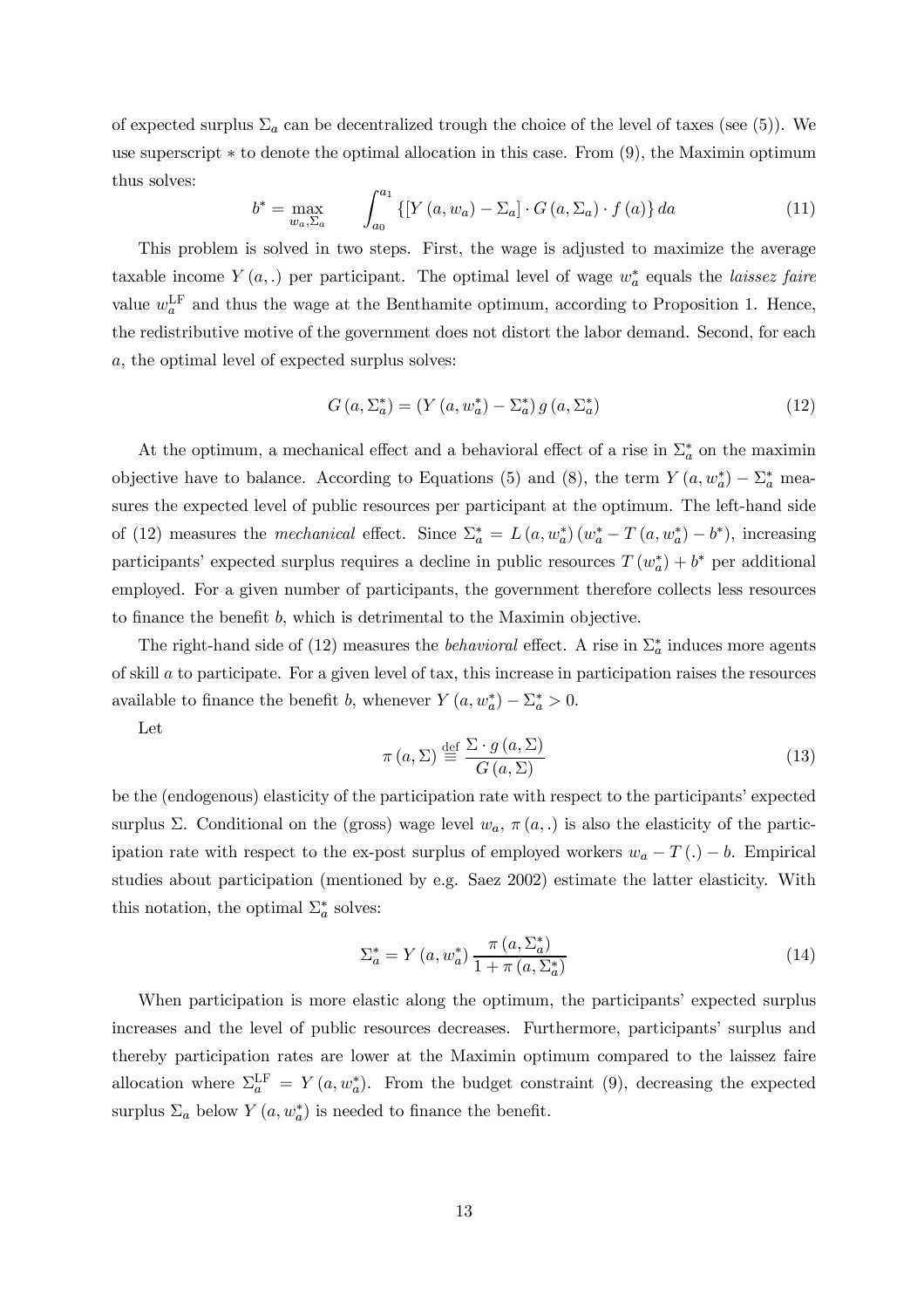From  $(5)$ ,  $(8)$  and  $(14)$ , the optimal allocation can be decentralized by the tax function<sup>15</sup>

$$
T(a, w) = \frac{1}{1 + \pi (a, \Sigma_a^*)} w - b^*
$$
\n(15)

Formula (15) is similar to the one obtained by Diamond (1980), Saez (2002) and Choné and Laroque (2005) in models of optimal income taxation with extensive labor supply responses, but without involuntary unemployment. This similarity is due to the skill-specificity of the tax schedule. This property enables to optimize independently along the demand and the participation margins.

# IV Optimal Taxation when workers' productivity is not observable

In this section, we assume that the government can condition the taxation of employed workers on their wage but not on their skill level. Since the second heterogeneity about the value of nonmarket activities is only relevant for non-participants, the government faces an adverse selection problem with random participation. According to the taxation principle (see e.g. Guesnerie 1995), the set of allocations generated by non-linear tax schedules is the set of allocations that can be implemented by direct truthful-revealing mechanisms. Following Mirrlees (1971), it is much more convenient to solve the government's problem in terms of truthful-revealing allocations. However, we follow Saez (2001) in interpreting the optimality conditions in terms of marginal reforms of tax instruments.

For each skill a, the government designs a wage level  $w_a$  and a level of surplus  $x_a$  =  $w_a - T(w_a) - b$ . This allocation has to be incentive compatible. At the subgame perfect equilibrium, considering a market a, the allocation  $(w_a, x_a)$  should be superior to any other allocation  $(w_{a'}, x_{a'})$ . Given the wage-setting mechanism (4), this leads to the following incentive constraints:

$$
\forall (a, a') \in [a_0, a_1]^2 \qquad L(a, w) \ x_a \ge L(a, w_{a'}) \ x_{a'}
$$
 (16)

To verify that the single-crossing condition holds, let us compute the marginal rate of substitution between the wage and the employed workers' surplus:

$$
\left. \frac{\partial x}{\partial w} \right|_{L(a,w) \ x = cst} = -x \frac{\partial \log L}{\partial w} (a, w)
$$

Assumption 3 ensures that this rate decreases in type a, so we can apply the techniques used in adverse selection models. Following Guesnerie and Laffont (1984) we consider only allocations that are continuous in skill levels and piecewise-differentiable. Appendix C shows that an

$$
\frac{\pi (a, \Sigma_a^*)}{1 + \pi (a, \Sigma_a^*)} w \cdot L(a, w) = \frac{\pi (a, \Sigma_a^*)}{1 + \pi (a, \Sigma_a^*)} Y(a, w)
$$

The equilibrium wage therefore equals its laissez faire value  $w_a^{\text{LF}} = w_a^*$ .

<sup>&</sup>lt;sup>15</sup>With this skill specific tax schedule, the wage at the CSE maximizes  $(w - T(a, w) - b) L(a, w)$ , which equals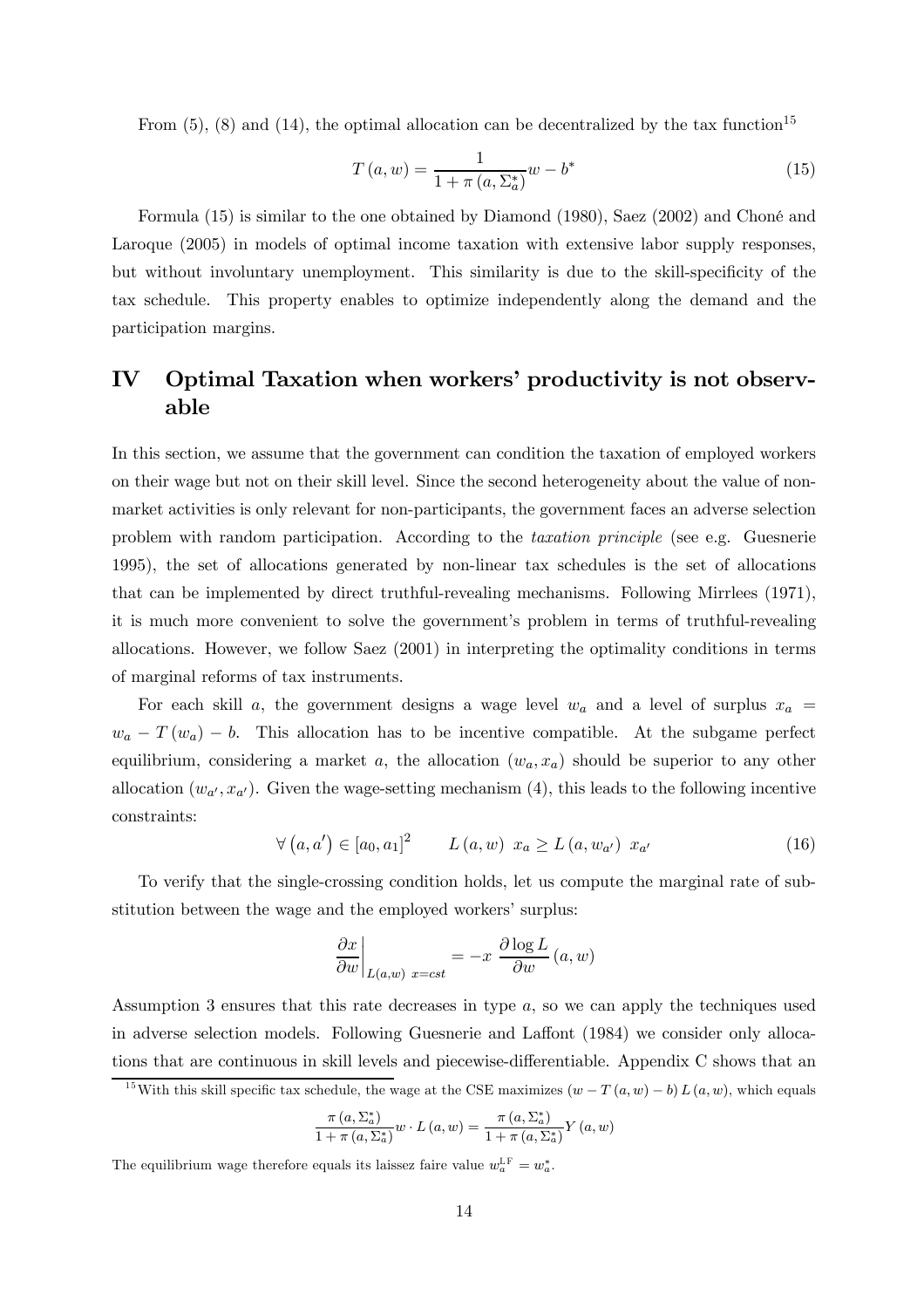allocation  $a \mapsto (w_a, x_a, \Sigma_a = x_a L(a, w_a))$  verifies (16) if and only if,

$$
\forall a \in [a_0, a_1] \qquad \frac{\dot{\Sigma}_a}{\Sigma_a} = \frac{\partial \log L}{\partial a} (a, w_a)
$$
 (17)

and the monotonicity constraint according to which  $a \mapsto w_a$  is non-decreasing holds. Equation (17) is derived by applying the envelope theorem to Equation (5). It is key since it specifies how the profiles of wages and of expected surplus are connected when taxation cannot be conditioned on the skill level.

The government maximizes the same objective as in section III but under (17) and the monotonicity constraint. It is therefore restricted to choose a non-decreasing function  $a \mapsto w_a$ and an initial expected surplus  $\Sigma_{a_0}$ . Then,  $a \mapsto \Sigma_a$  is deduced thanks to (17), and the level of the benefit  $b$  is finally given by  $(9)$ . When the monotonicity constraint is not binding, there is no bunching and the optimal Maximin allocation satisfies (see Appendix D):<sup>16</sup>

$$
\frac{\partial Y}{\partial w}(a, w_a) \cdot G(a, \Sigma_a) \cdot f(a) = \frac{\partial^2 \log L}{\partial a \partial w}(a, w_a) \cdot Z_a \tag{18}
$$

where: 
$$
Z_a = \int_a^{a_1} \left\{ \Sigma_t - \left[ Y(t, w_t) - \Sigma_t \right] \cdot \pi(t, \Sigma_t) \right\} \cdot G(t, \Sigma_t) \cdot f(t) dt \tag{19}
$$

This optimum solves a trade-off between a direct effect and an indirect one that we now explain. A rise  $\Delta w$  in the wage designed for workers of skills in the infinitesimal interval [a, a +  $\delta a$ ] affects the expected taxable income per participant by  $\Delta Y = \partial Y/\partial w (a, w_a) \cdot \Delta w$ . If  $w_a < w_a^*$ , (respectively >) the wage increases more (less) than the employment probability decreases. So the net effect is positive (negative). Multiplying  $\Delta Y$  by the participation rate  $G(a, \Sigma_a)$  and the measure  $f(a)$  δa of the corresponding agents gives the left-hand side of (18) times δa  $\cdot \Delta w$ . This is the direct wage distorsive effect.

The indirect effect is the consequence of the decentralization of the wage increase  $\Delta w$ . According to (6), only agents whose productivity belongs to  $[a, a + \delta a]$  should be confronted with a less progressive tax, that is a local rise in the ECRIP  $\Delta \eta$ . Let  $\delta w = w_{a+\delta a} - w_a$  so that the interval  $[a, a + \delta a]$  of the skill distribution maps into the interval  $[w_a, w_a + \delta w]$  of the wage distribution. The rise  $\Delta w$  of the wage designed over [a, a +  $\delta a$ ] is decentralized by a rise  $\Delta \eta$  of the ECRIP in the wage interval  $[w, w + \delta w]$ . According to Appendix A which exploits (6), one has:

$$
\Delta \eta \cdot \frac{\delta w}{w} = \frac{\partial^2 \log L}{\partial a \partial w} (a, w_a) \cdot \Delta w \cdot \delta a
$$

Figure 1 uses log scales to represent the ex-post surplus as a function of the gross wage. In particular, the slope of the tax schedule equals the ECRIP (see 7). A rise  $\Delta \eta$  in the ECRIP corresponds to a locally steeper tax schedule. Consequently, for those employed of types t above  $a+\delta a$ , the surplus increases by  $\Delta x_t/x_t = \Delta \eta \cdot (\delta w/w)$ . Since for them, the ECRIP is unaffected,

<sup>&</sup>lt;sup>16</sup>If otherwise, there is bunching over an interval  $[\underline{a}, \overline{a}]$ , then the necessary condition integrates (18) over  $[\underline{a}, \overline{a}]$ , as described by (28) in the Appendix.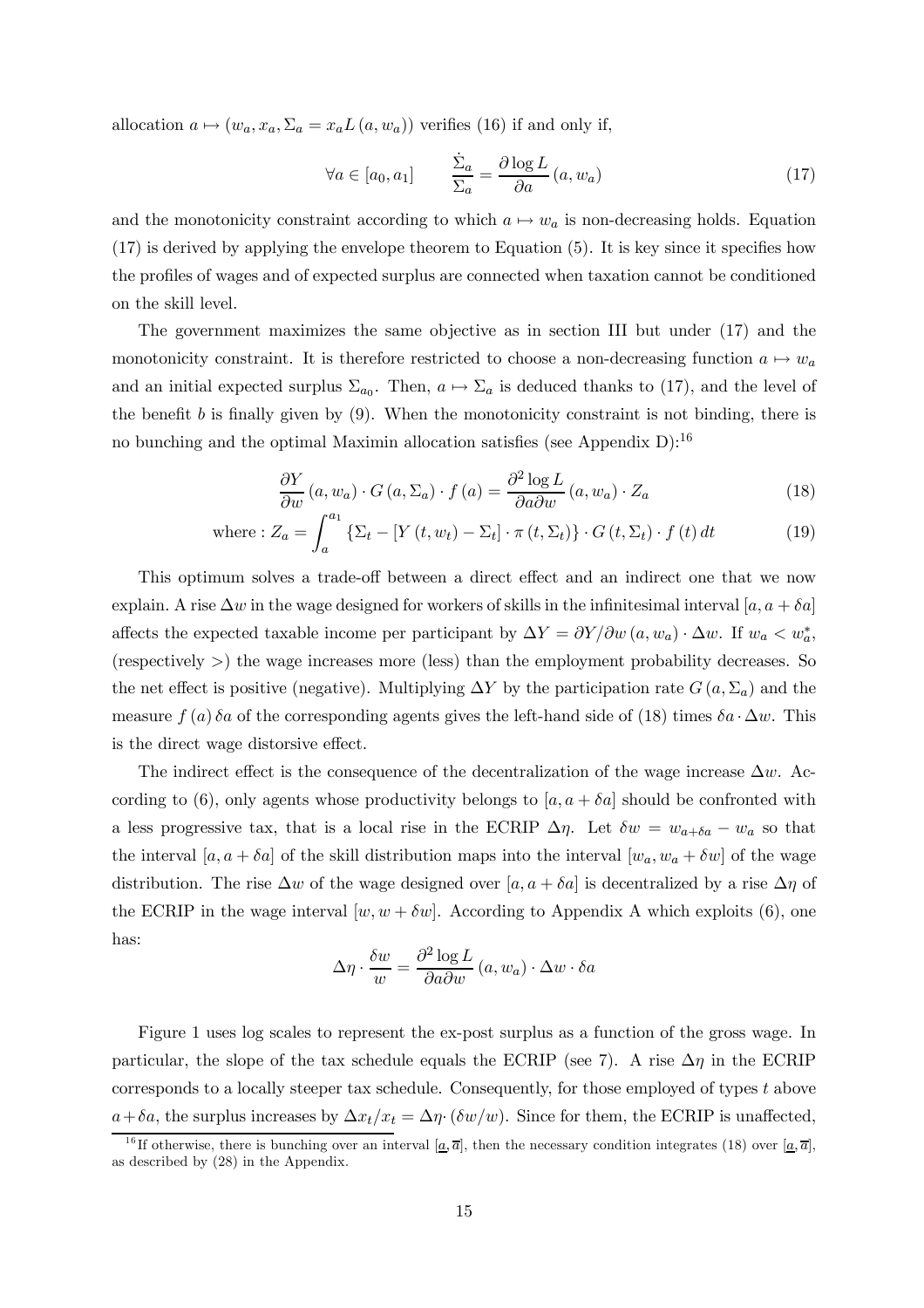

Figure 1: Tax reform required to decentralize a wage increase  $\Delta w$  over the interval [a, a +  $\delta a$ ].

their wage and employment remain unchanged and thereby their expected surplus increases by a common relative amount that equals

$$
\frac{\Delta \Sigma_t}{\Sigma_t} = \frac{\Delta x_t}{x_t} = \frac{\partial^2 \log L}{\partial a \partial w} (a, w_a) \cdot \Delta w \cdot \delta a \qquad \text{for } t > a + \delta a \tag{21}
$$

Let  $Z_a$  be the total loss of resources available to finance b due to a unit relative rise in the expected surplus for all types t above a. Multiplying  $Z_a$  by the relative increase in the expected surpluses given by (21) equals the right-hand side of (18) times  $\delta a \cdot \Delta w$ .

To understand better the indirect effect, it is necessary to detail the impact of a rise in  $\Sigma_t$  on  $Z_a$ . As in Section III, a rise in  $\Sigma_t$  has a *mechanical* negative effect and a positive behavioral effect on the Maximin objective. From (9), these effects are captured by changes in  $(Y(t, w_t) - \Sigma_t) \cdot G(t, \Sigma_t) \cdot f(t)$  all along the distribution of skills. Through the mechanical effect, conditional on the participation rate, a unit *relative* rise in  $\Sigma_t$  reduces the resources available to pay the benefit b by  $\Sigma_t \cdot G(t, \Sigma_t) \cdot f(t)$ . Through the behavioral effect, a unit *relative* increase in  $\Sigma_t$  pushes up the participation rate by  $\pi(t, \Sigma_t) \cdot G(t, \Sigma_t) \cdot f(t)$ . This has a beneficial effect on public resources equal to  $(Y(t, w_t) - \Sigma_t) \cdot \pi(t, \Sigma_t) \cdot G(t, \Sigma_t) \cdot f(t)$ . In sum,  $Z_a$  cumulates the mechanical and behavioral effects on public resources of a unit relative increase in expected surplus for all types  $t$  above  $a$ .

The optimal condition on the initial level of expected surplus writes

$$
Z_{a_0} = 0 \tag{22}
$$

(see Appendix D). Increasing the initial level of the expected surplus  $\Sigma_{a_0}$ , while keeping wages unchanged, induces a proportional rise in all expected surpluses (see 17). At the optimum, the sum of all mechanical effects has to compensate the sum of all behavioral effects, which is granted by (22).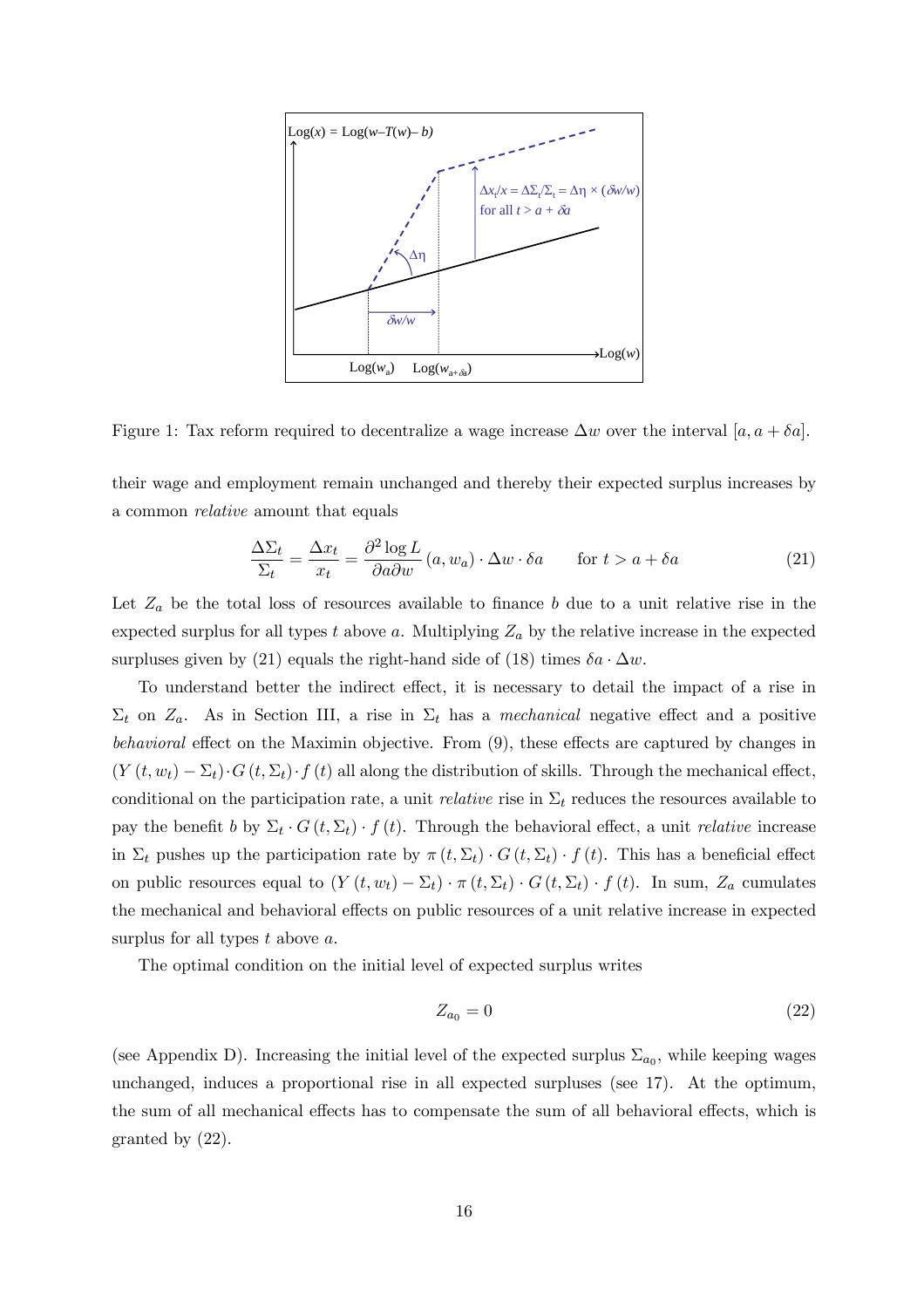We now examine whether the optimal Maximin allocation of Section III can be decentralized when taxation cannot be conditioned on skill levels.

**Proposition 2** If  $a \mapsto \pi(a, \Sigma^*_a)$  is constant, the allocation  $a \mapsto (w^*_a, \Sigma^*_a)$  solves the Maximin problem when taxation cannot be conditioned on skill levels. This allocation is decentralized by

$$
T(w) = \frac{1}{1 + \pi(a, \Sigma_a^*)} w - b^*
$$

where  $b^*$  is given by  $(11)$ 

**Proof.** When  $a \mapsto \pi (a, \Sigma_a^*)$  is constant, the tax function (15) that decentralizes  $a \mapsto (w_a^*, \Sigma_a^*)$ depends only on the wage and no longer on the level of skill.

When the elasticity of participation is constant, the respective magnitudes of the mechanical and behavioral effects are identical across skill-specific labor markets. Therefore, from Equations (14) and (19), one has  $Z_a = 0$  for all a. Hence, there is no incentive for the government to distort wages in order to redistribute expected surpluses between participants of different skills (see 18).

The assumption of a constant elasticity of participation is convenient but not plausible. As a first reason, this elasticity is a function of the expected surplus. Hence, it is actually endogenous except  $if^{17}$ 

$$
G(a, \Sigma) = A_a \cdot \Sigma^{\pi_a} \qquad \text{where } A_a > 0 \text{ and } \pi_a > 0 \tag{23}
$$

With this specification of the c.d.f. G, Proposition 2 requires in addition that  $\pi_a = \pi$  for all a.

In the absence of structural estimation of the model, the best approximations of the elasticities of participation along the optimum are arguably the corresponding elasticities in actual economies. Note that under the particular specification (23) these elasticities are identical. Empirical studies suggest that participation decisions are more elastic at the bottom of the skill distribution (see the discussion in Saez 2002). The next proposition characterizes the Maximin optimum in the plausible case where the elasticity of participation is decreasing in skill levels along the optimum.

### **Proposition 3** If along the Maximin optimum  $a \mapsto \pi (a, \Sigma_a)$  is decreasing in a, then

i)  $w_a \leq w_a^{LF}$  and  $w_a < w_a^{LF}$  almost everywhere in  $(a_0, a_1)$ , while  $w_{a_0} = w_{a_0}^{LF}$  and  $w_{a_1} = w_{a_1}^{LF}$ ii)  $\Sigma_a < \Sigma_a^{LF}$  everywhere in  $[a_0, a_1]$ , meaning that the participation rate is distorted downwards.

iii) The average tax rate  $T(w)/w$  is an increasing function of the wage and the marginal tax rates  $T'(w)$  are positive everywhere. The in-work benefit (if any) at the bottom-end of the distribution is lower than the benefit  $-T(w_{a_0}) < b$ .

<sup>&</sup>lt;sup>17</sup>When we adopt this specification, we implicitly assume that  $A_a$  is such that one always has  $\Sigma_a \leq (A_a)^{-1/\pi_a}$ . Otherwise, the participation rate equals one and becomes inelastic.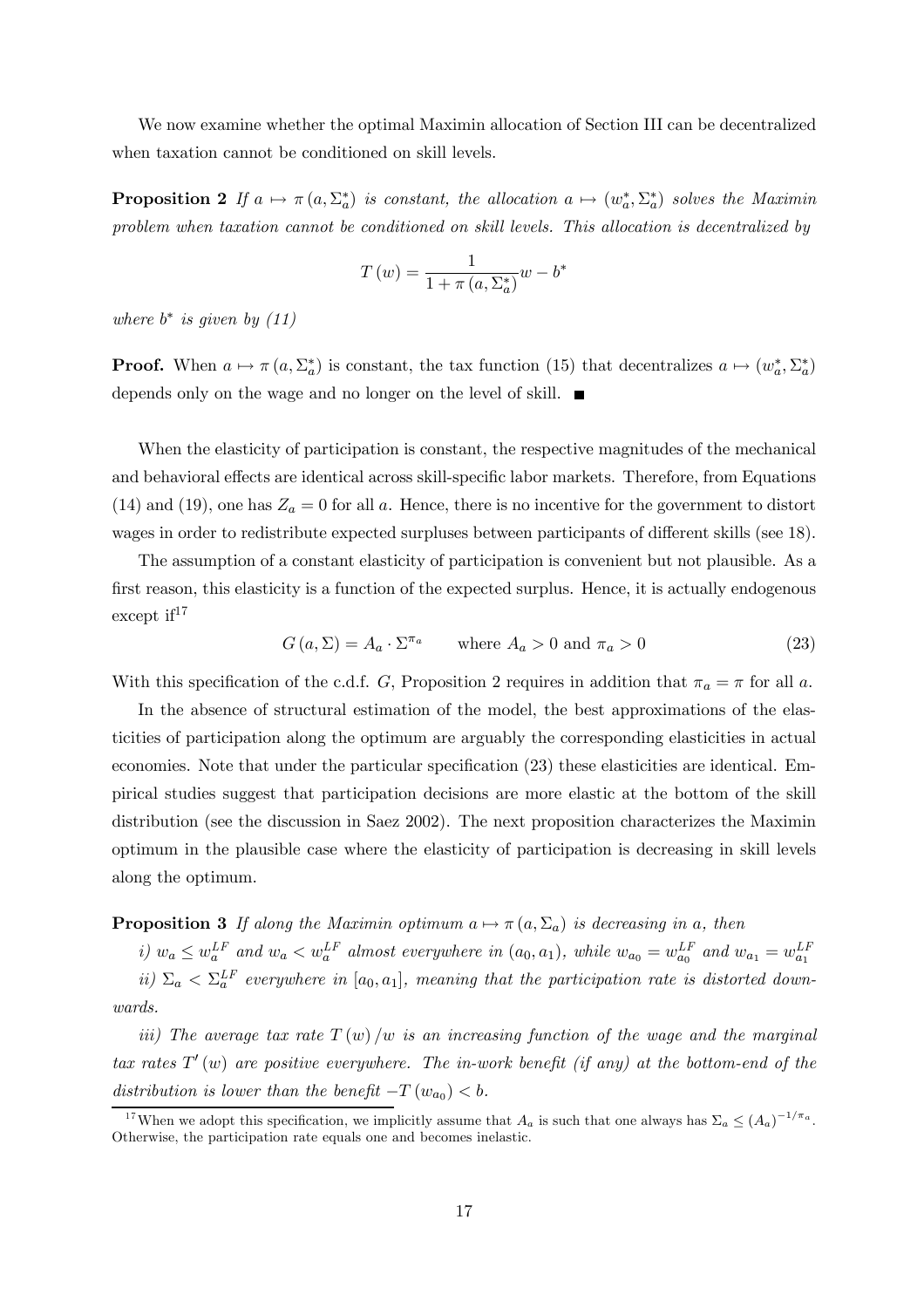This proposition is proved in Appendix D.1. An intuition behind  $i$ ) is the following. A reduction in the pre-tax wage level below its laissez faire value is distorsive. Remembering (9), this is detrimental to the Maximin objective. To see why it is nevertheless optimal, recall that a reduction in the wage is decentralized thanks to a locally more progressive tax schedule. Consequently, the expected surpluses  $\Sigma_t$  for types t above a decrease (see Figure 1). As we saw above, this reduction has a mechanical positive effect and a behavioral negative effect on the Maximin objective. Whether the mechanical effect dominates or not depends on the elasticity of participation. When the elasticity of participation is decreasing in the skill level, lowering the expected surplus for high skilled workers is beneficial since for them the mechanical effect dominates. For each skill  $a$ , the wage is distorted downwards until at the margin the negative direct effect on the average taxable income equals the positive indirect effect on the expected surplus of participants endowed with a skill higher than a. Distorting wages downwards is thus optimal inside  $(a_0, a_1)$ . However, at the top of the skill distribution, there are no higher skilled workers whose surplus could be reduced. Consequently, there is no distortion at the top. Reducing the wage at the bottom end of the skill distribution reduces the expected surplus for all participants. Since this has no beneficial effect (see Equation 22), there is no distortion at the bottom.18

An alternative intuition is the following. In the case where taxation can be conditioned on the skill level, from (15), the optimal tax schedule is such that  $(T(a, w) + b)/w$  decreases with the elasticity of participation. When this elasticity decreases with the skill level, the government wishes that the ratio  $(T(a, w) + b)/w$  be increasing in the skill level. When taxation can no more be conditioned on the skill level, leaving aside the situation where  $\pi(a, \Sigma_a^*)$  is constant, the government can no longer implement (15). Then, the government chooses a tax scheme such that  $(T(w) + b)/w$  is still increasing, yet flatter. By definition (7), the ECRIP is therefore below 1 and the tax schedule is progressive. Hence, the wage is distorted downwards (see Equation  $(6)$ ).

Let us turn to the distortion along the participation margin claimed in  $ii$ ). According to Proposition 1, the laissez faire maximizes the Benthamite objective (10). The mechanical effect of a rise in  $\Sigma_t$  is absent under the Benthamite objective, while it is present under the Maximin objective. Furthermore, the behavioral effect  $g(a, \Sigma_a) (Y(a, w_a) - \Sigma_a)$  is equivalent under both objectives. Therefore, one has  $\Sigma_a^{\text{LF}} = Y(a, w_a^*) \ge Y(a, w_a) > \Sigma_a$ . Moreover,  $T(w) + b$  has to be positive everywhere to distort the participation rate downwards. These results are consistent with Choné and Laroque (2005). Combining points i) and ii), one observes that employment rates may be higher or lower at the Maximin optimum than at the laissez faire. This is because the employment probability is almost everywhere distorted upwards, while participation rate is distorted downwards, so the total effect is ambiguous.

Point *iii*) is explained as follows. For wages to be distorted downwards, the tax schedule has

 $1<sup>8</sup>$ This last result only holds in the absence of bunching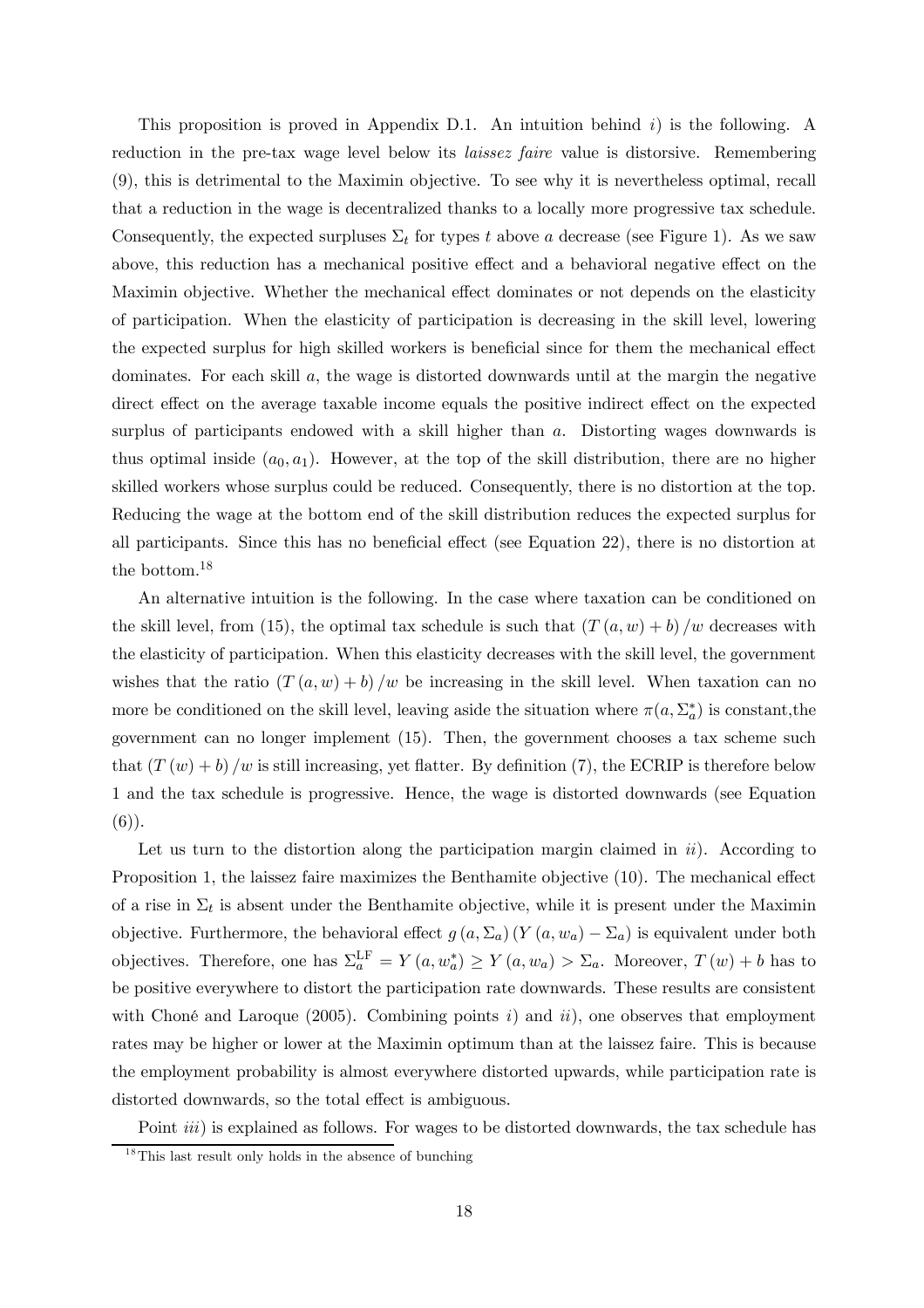to be progressive, that is the wage elasticity  $\eta(.)$  of employed workers surplus  $w - T(w) - b$  has to be lower than 1. This has two consequences. First,  $w-T(w)-b$  has to increase in w less than proportionally. Thus,  $(T(w) + b)/w$  has to be an increasing function of the wage and so is the average tax rate  $T(w)/w$ . Second, marginal tax rates have to be higher than  $(T(w) + b)/w$ , the latter being positive to distort participation downwards. Therefore, marginal tax rates  $T'(w)$ have to be positive everywhere, including at the top of the income distribution.

To complete the analysis, we characterize the optimum under the less plausible assumption that the elasticity of participation is increasing in the skill level.

**Proposition 4** If along the Maximin optimum  $a \mapsto \pi (a, \Sigma_a)$  is increasing in a, then

i)  $w_a \ge w_a^{LF}$  and  $w_a > w_a^{LF}$  almost everywhere in  $(a_0, a_1)$ , while  $w_{a_0} = w_{a_0}^{LF}$  and  $w_{a_1} = w_{a_1}^{LF}$ ii)  $\Sigma_a < \Sigma_a^{LF}$  that is, the participation rate is distorted downwards.

iii) The in-work benefit (if any) at the bottom-end of the distribution is lower than the unemployment benefit  $-T(w_{a_0}) < b$  and the marginal tax rate is positive at the top.

The formal proof is in Appendix D.2. Since the elasticity of participation is increasing in  $a$ , the optimal pre-tax wages are now distorted upwards almost everywhere. The participation decisions are distorted downwards for the same reason as above. Since the employment probability is distorted downwards almost everywhere, the employment rate is unambiguously distorted downwards. Distorting wages upwards requires a regressive taxation  $(\eta > 1)$ . Hence,  $w - T(w) - b$ has now to increase more than proportionally with respect to the wage, so  $(T(w) + b)/w$  is now decreasing in the wage. Consequently, we cannot sign marginal tax rates, except at the top. This is because the no-distorsion at the top implies that the marginal tax rate equals to  $(T (w) + b) / w$ , which is positive. Finally, since marginal tax rates cannot be signed, it is not possible to conclude whether average tax rates are increasing or not.

# Appendices

### A Decentralization

From equation (6), we define

$$
\mathcal{W}\left(w,a,\Delta\eta\right) \stackrel{\text{def}}{=} \frac{\partial \log L}{\partial w} + \frac{\eta\left(w\right) + \Delta\eta}{w}
$$

The second-order condition of (4) writes  $\mathcal{W}'_w(w_a, a, 0) \leq 0$ . Whenever this condition holds with a strict inequality, we can apply the implicit function theorem on Equation (6) to obtain:

$$
\frac{\partial w}{\partial \Delta \eta} = -\frac{1}{\mathcal{W}'_w} \cdot \frac{1}{w} \qquad \frac{\partial w}{\partial a} = -\frac{1}{\mathcal{W}'_w} \cdot \frac{\partial^2 \log L}{\partial a \partial w}
$$

Therefore, to an infinitesimal interval of the skill distribution  $[a, a + \delta a]$  corresponds an interval of the wage distribution  $[w, w + \delta w]$  where  $w + \delta w = w_{a+\delta a}$ , with

$$
\delta w = -\frac{1}{\mathcal{W}'_w} \cdot \frac{\partial^2 \log L}{\partial a \partial w} \cdot \delta a
$$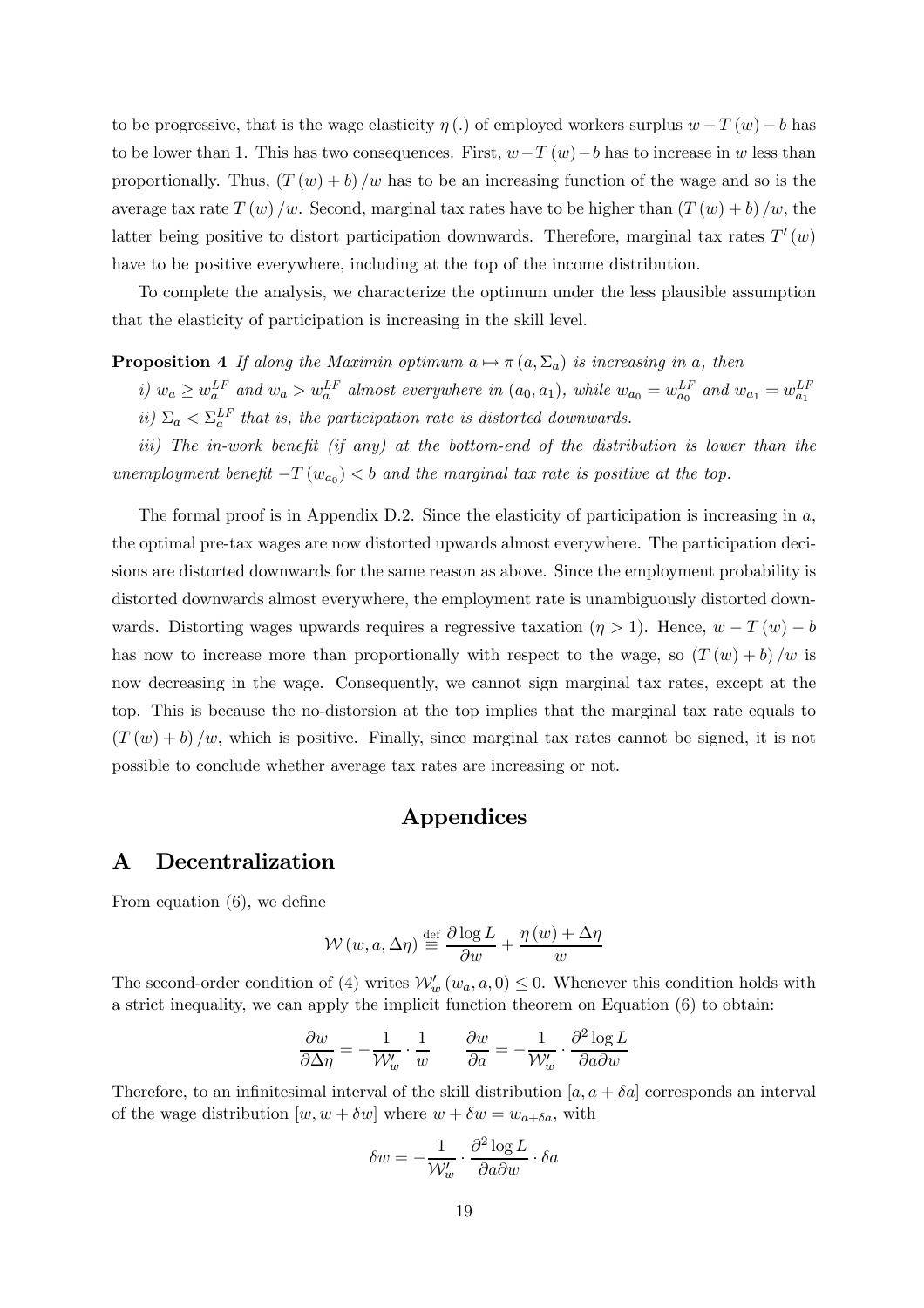Moreover, a rise in the wage  $\Delta w$  requires a rise in the ECRIP

$$
\Delta \eta = -\Delta w \cdot w \cdot \mathcal{W}'_w
$$

Hence, a rise  $\Delta w$  over [a, a +  $\delta a$ ] is decentralized by a rise  $\Delta \eta$  of the ECRIP over the wage interval  $[w_a, w_a + \delta w]$  such that (21) holds.

# **B** Microfoundation of  $L(.,.)$

Under the CES specification (1) of the matching function one has

$$
p(\theta) = \frac{V}{[U^{\rho} + V^{\rho}]^{\frac{1}{\rho}}} = \left(\frac{\theta^{\rho}}{1 + \theta^{\rho}}\right)^{\frac{1}{\rho}} \qquad q(\theta) = \frac{U}{[U^{\rho} + V^{\rho}]^{\frac{1}{\rho}}} = (1 + \theta^{\rho})^{-\frac{1}{\rho}}
$$

Hence,  $q^{-1}(x) = (x^{-\rho} - 1)^{1/\rho}$  and  $p(q^{-1}(x)) = (1 - x^{\rho})^{1/\rho}$ . Hence, following (3), we get:

$$
L(a, w) = \left[1 - \left(\frac{a - w}{\kappa_a}\right)^{-\rho}\right]^{\frac{1}{\rho}}
$$
\n(24)

Therefore

$$
\frac{\partial \log L}{\partial w}(a, w) = -\frac{1}{a - w} \frac{\left(\frac{a - w}{\kappa_a}\right)^{-\rho}}{1 - \left(\frac{a - w}{\kappa_a}\right)^{-\rho}} = -\frac{1}{a - w} \cdot \frac{1}{\left(\frac{a - w}{\kappa_a}\right)^{\rho} - 1}
$$

which is negative. Moreover,

$$
\frac{\partial^2 \log L}{\partial w^2} (a, w) = -\frac{1}{(a-w)^2} \left( \frac{1}{\left(\frac{a-w}{\kappa_a}\right)^\rho - 1} + \frac{\rho \left(\frac{a-w}{\kappa_a}\right)^\rho}{\left(\left(\frac{a-w}{\kappa_a}\right)^\rho - 1\right)^2} \right)
$$

which is also negative. Since  $\log Y(a, w) = \log L(a, w) + \log w$ , one has  $\partial^2 \log Y / \partial w^2(a, w) =$  $\frac{\partial^2 \log L}{\partial w^2}(a, w) - \frac{1}{w^2}$ . Hence  $\rho > 0$  ensures that Assumption 2 is verified. Moreover,

$$
\frac{\partial^2 \log L}{\partial a \partial w}(a, w) = \left(\frac{1}{a - w}\right)^2 \cdot \frac{1}{\left(\frac{a - w}{\kappa_a}\right)^\rho - 1} + \frac{1}{a - w} \cdot \frac{\rho \left(\frac{a - w}{\kappa_a}\right)^\rho \left(\frac{1}{a - w} - \frac{\kappa_a}{\kappa_a}\right)}{\left(\left(\frac{a - w}{\kappa_a}\right)^\rho - 1\right)^2}
$$

Therefore,  $\rho \ge 0$  and  $\frac{1}{a-w} \ge \frac{k_a}{\kappa_a}$  are sufficient conditions for Assumption 3.

# C Incentive Compatible allocations

Let  $a \mapsto (w_a, x_a, \Sigma_a)$  be an allocation such that for all  $a, \Sigma_a = L(a, w_a) \cdot x_a$  and for all a and a' (16) is verified. Condition (16) can be rewritten as:

$$
\log \Sigma_{a'} - \log \Sigma_a \leq \log L\left(a', w_{a'}\right) - \log L\left(a, w_{a'}\right)
$$

Using the symmetric inequality where  $a$  and  $a'$  are inverted gives:

$$
\log L\left(a', w_a\right) - \log L\left(a, w_a\right) \le \log \Sigma_{a'} - \log \Sigma_a \le \log L\left(a', w_{a'}\right) - \log L\left(a, w_{a'}\right) \tag{25}
$$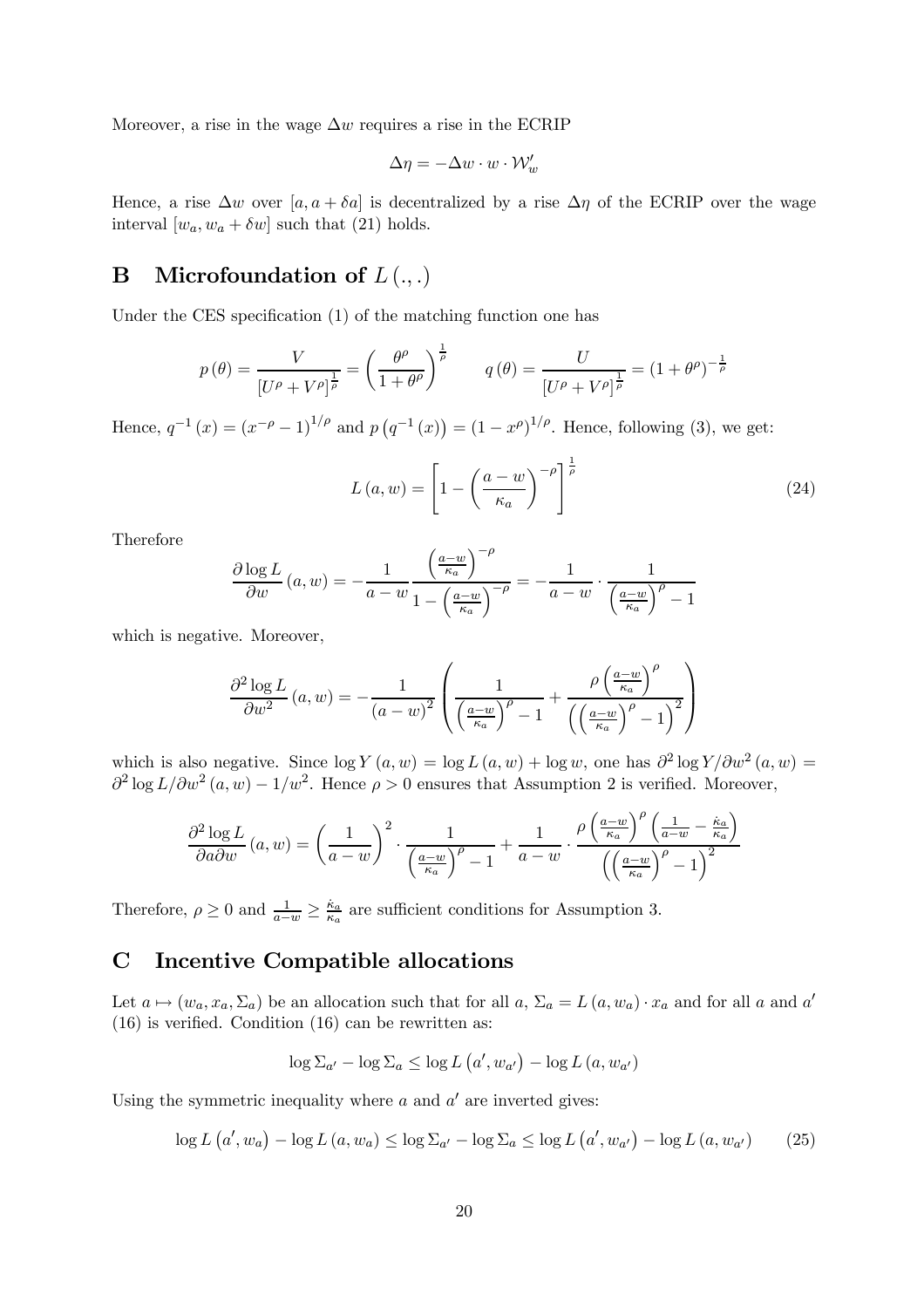Assume  $a' > a$  and consider the two extreme parts of (25). They implies that

$$
0 \leq \int_{a}^{a'} \left\{ \frac{\partial \log L}{\partial a} \left( t, w_{a'} \right) - \frac{\partial \log L}{\partial a} \left( t, w_{a} \right) \right\} dt
$$

Since  $a' > a$ , and  $\partial^2 \log L(a, w) / \partial a \partial w > 0$ , this last inequality requires  $w_{a'} > w_{a}$ . Take  $a' > a$ . Then from (25) we get

$$
\frac{\log L(a', w_a) - \log(a, w_a)}{a' - a} \le \frac{\log \Sigma_{a'} - \log \Sigma_a}{a' - a} \le \frac{\log L(a', w_{a'}) - \log(a, w_{a'})}{a' - a}
$$

As a' tends to a, the left-hand side of this condition tends to  $\partial \log L(a, w_a) / \partial a$ . Since  $a' \to w_{a'}$ is continuous, the right-hand side tends to  $\partial \log L(a, w_a) / \partial a$  as well. Hence,  $t \mapsto \Sigma_t$  admits a right-derivative for  $t = a$ , which equals to  $\partial \log L(a, w_a)/\partial a$ . Redoing the same reasoning for  $a' < a$  insures that (17) holds for all a.

To show the reciprocal, let  $a \mapsto (w_a, x_a, \Sigma_a)$  be an allocation such that for all  $a, \Sigma_a =$  $L(a, w_a) \cdot x_a$ ,  $a \mapsto w_a$  is non-decreasing and (17) holds. We have to show that (16) holds for all  $a' \neq a$ . Assume that  $a' < a$  (respectively  $a' > a$ ). Then we have for all  $t \in [a', a]$  (resp. for all  $t \in [a, a'],$  that  $w_t \geq w_{a'}$  (respectively  $w_t \leq w_{a'}$ ). Since  $\partial^2 \log L(a, w) / \partial a \partial w > 0$  this implies that:

$$
\int_{a'}^{a} \left\{ \frac{\partial \log L}{\partial a} \left( t, w_t \right) - \frac{\partial \log L}{\partial a} \left( t, w_{a'} \right) \right\} dt \ge 0
$$

which induces

$$
\int_{a'}^{a} \frac{\partial \log L}{\partial a} (t, w_t) dt \ge \log L(a, w_{a'}) - \log L(a', w_{a'})
$$

Integrating  $(17)$  between a' and a, we see that the left-hand side of the last inequality equals to  $\log \Sigma_a - \log \Sigma_{a'}$ . Therefore, one has

$$
\log \Sigma_a \ge \log \Sigma_{a'} + \log L(a, w_{a'}) - \log L(a', w_{a'})
$$

which is equivalent to  $(16)$ .

### D The government's problem

Let  $\sigma_a = \log \Sigma_a$  and  $c_a = \dot{w}_a$ . We use optimal control by considering  $\sigma_a$  and  $w_a$  as the state variables and  $c_a$  as the control.

$$
\max_{c_a, w_a, \sigma_a} \int_{a_0}^{a_1} \left[ Y(a, w_a) - \exp \sigma_a \right] \cdot G(a, \exp \sigma_a) \cdot f(a) da
$$
  
s.t :  $\dot{\sigma}_a = \frac{\partial \log L}{\partial a} (a, w_a) \qquad \dot{w}_a = c_a \qquad c_a \ge 0$ 

Following Guesnerie and Laffont (1984), the monotonicity constraint on  $w_a$  is captured by the positivity constraint on the control. Let  $q_a$  and  $\mu_a$  be the multipliers associated to the equations of motion of respectively  $\sigma_a$  and  $w_a$  so  $Z_a = -q_a$ . The Hamiltonian writes

$$
\mathcal{H}(c, w, \sigma, q, \mu, a) \stackrel{\text{def}}{=} \left[ Y(a, w) - \exp \sigma \right] \cdot G(a, \exp \sigma) \cdot f(a) + q \cdot \frac{\partial \log L}{\partial a}(a, w) + \mu \cdot c
$$

Except on the finite number of points where we have allowed  $a \mapsto w_a$  to be non-differentiable, one has:

$$
-\dot{\mu}_a = \frac{\partial \mathcal{H}}{\partial w} = \frac{\partial Y}{\partial w} (a, w_a) \cdot G (a, \Sigma_a) \cdot f (a) + q_a \cdot \frac{\partial \log L}{\partial a \partial w} (a, w_a)
$$
(26)

$$
-\dot{q}_a = \frac{\partial \mathcal{H}}{\partial \sigma} = -\left\{ G\left(a, \Sigma_a\right) - \left[ Y\left(a, w_a\right) - \Sigma_a \right] \cdot g\left(a, \Sigma_a\right) \right\} \cdot \Sigma_a \cdot f\left(a\right) \tag{27}
$$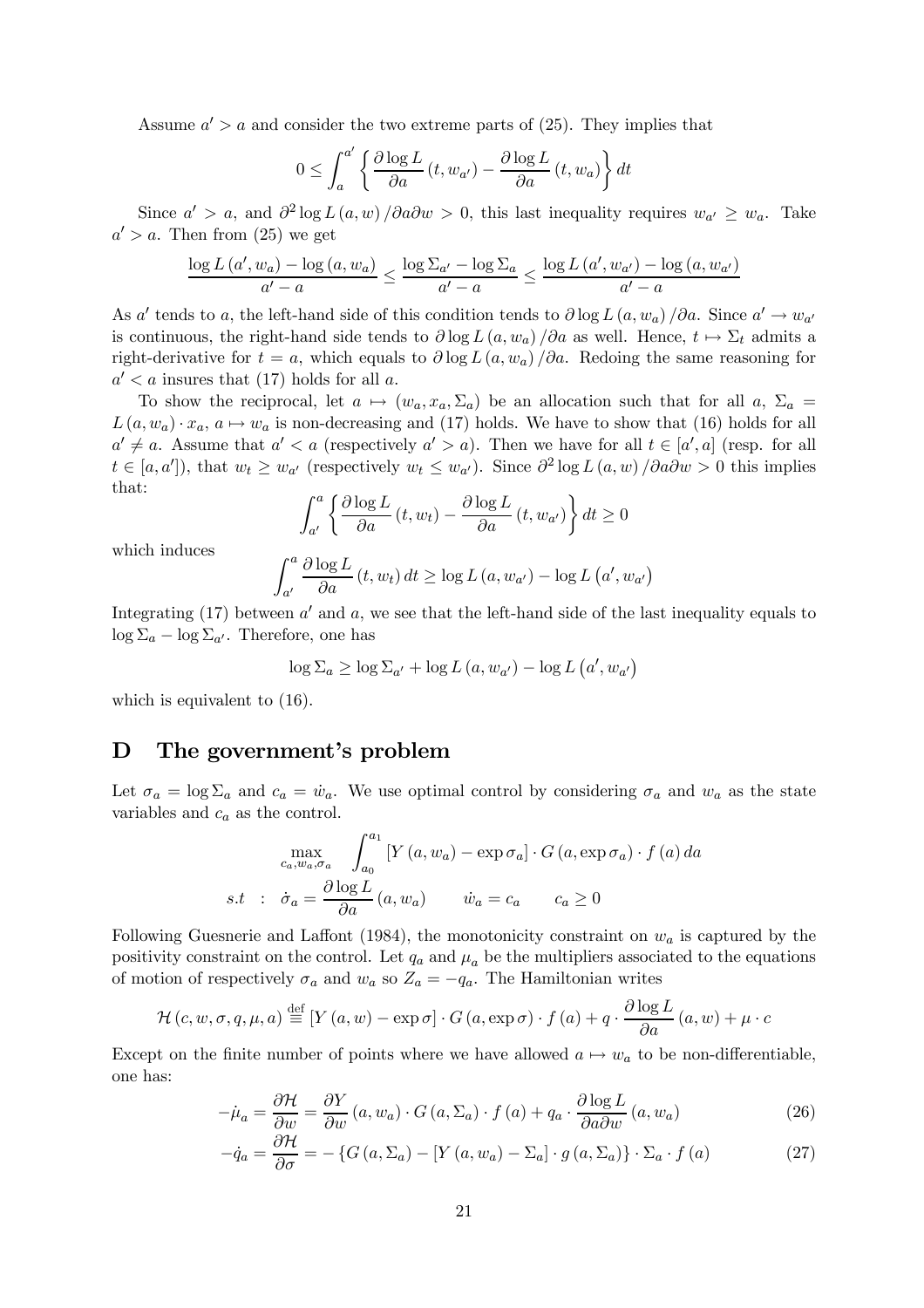together with the transversality conditions  $q_{a_0} = q_{a_1} = \mu_{a_0} = \mu_{a_0} = 0.$ 

Using  $q_{a_1} = 0$ ,  $Z_a = -q_a$ , one has  $Z_a = \int_a^{a_1} \dot{q}_t \cdot dt$ . Hence, (27) gives (19). The transversality condition  $q_{a_0} = 0$  gives (22). Maximizing the Hamiltonian with respect to the control  $c_a$  implies either that  $\mu_a = 0$  and the monotonicity constraint  $\dot{w}_a \ge 0$  is not binding, or  $c_a = 0$  and  $\mu_a \le 0$ . As a co-state variable  $\mu_a$  is continuous and differentiable for any a where  $a \mapsto w_a$  is differentiable.

- If  $c_a > 0$ , then  $\mu_a = 0$ . Since  $c_a$  is piecewise continuous, it remains positive around a so  $\mu_a$  remains nil and  $\mu_a = 0$ . Therefore (26) and  $Z_a = -q_a$  give (18).
- If otherwise  $c_a = 0$  and  $\mu_a < 0$ , then the wage is constrained to be constant over an interval and there is *bunching*. Let  $(a, \overline{a})$  be a maximized interval of bunching, such that there is neither bunching in the neighborhood on the left of  $\underline{a}$ , nor in the neighborhood on the right of  $\bar{a}$ . By continuity of  $a \mapsto \mu_a$  one has  $\mu_{\underline{a}} = \mu_{\overline{a}}$ , so  $0 = \int_{\underline{a}}^{\overline{a}} \mu_a \cdot da$ . Therefore (26) implies

$$
\int_{\underline{a}}^{\overline{a}} \frac{\partial Y}{\partial w}(a, w_a) \cdot G(a, \Sigma_a) \cdot f(a) \cdot da = \int_{\underline{a}}^{\overline{a}} Z_a \cdot \frac{\partial \log L}{\partial a \partial w}(a, w_a) \cdot da \tag{28}
$$

The following Lemma is useful

**Lemma 1** If  $Z_a \geq 0$  (resp.  $\leq$  ) over an interval  $I \subset [a_0, a_1]$  then  $a \mapsto Y(a, w_a)/\Sigma_a$  is nondecreasing (resp. non-increasing) over I.

**Proof.** Equations (8) implies:

$$
\frac{d \log Y(a, w_a)}{da} = \frac{\partial \log Y}{\partial w}(a, w_a) \cdot \dot{w}_a + \frac{\partial \log L}{\partial a}(a, w_a) = \frac{\partial Y}{\partial w}(a, w_a) \cdot \frac{\dot{w}_a}{Y(a, w_a)} + \frac{\dot{\Sigma}_a}{\Sigma_a}
$$

the last equality coming from (17). Therefore, we get:

$$
\frac{d \log \frac{Y(a, w_a)}{\Sigma_a}}{da} = \frac{\partial Y}{\partial w} (a, w_a) \cdot \frac{\dot{w}_a}{Y(a, w_a)}
$$
(29)

Either there is bunching, in which case  $\dot{w}_a = 0$ , or Equation (18) applies which implies that  $\partial Y(a, w_a) / \partial w$  and hence the right-hand-side of (29) have the sign of  $Z_a$ .

#### D.1 Proof of Proposition 3

First, we show that  $Z_a \geq 0$  for all a and  $Z_a > 0$  almost everywhere. From (19), one has:

$$
\dot{Z}_a = \left\{ \left( \frac{Y\left(a, w_a\right)}{\Sigma_a} - 1 \right) \pi\left(a, \Sigma_a\right) - 1 \right\} \cdot g\left(a, \Sigma_a\right) \cdot \left(\Sigma_a\right)^2 \cdot f\left(a\right) \tag{30}
$$

Assume by contradiction that Z is negative at some point. Since  $a \mapsto Z_a$  is continuous, there exists an interval where Z remains negative. Given the transversality conditions  $Z_{a_0} = Z_{a_1} = 0$ , this implies the existence of an interval  $[\underline{a}, \overline{a}]$  such that  $Z_{\underline{a}} = Z_{\overline{a}} = 0$  and such that  $Z_a \leq 0$  for all  $a \in [\underline{a}, \overline{a}]$ . Since  $Z_{\underline{a}} = 0$  and  $Z_a$  is negative in the neighborhood on the right of  $\underline{a}$ , one has  $\dot{Z}_{\underline{a}} \leq 0$ . Given (30) this implies that:

$$
\frac{Y\left(\underline{a},\Sigma_{\underline{a}}\right)}{\Sigma_{\underline{a}}}-1\leq\frac{1}{\pi\left(\underline{a},\Sigma_{\underline{a}}\right)}
$$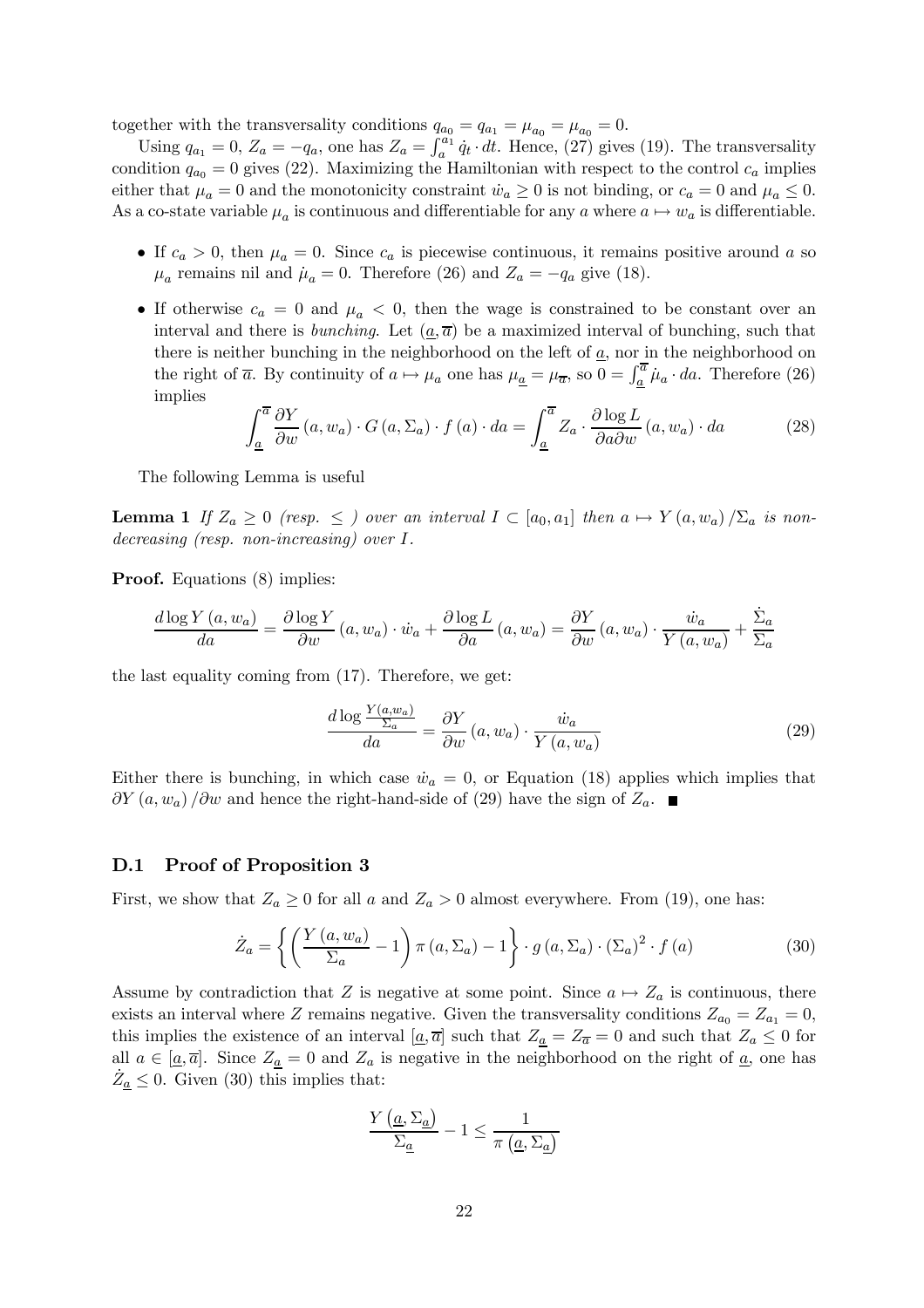From Lemma 1, one has that  $a \mapsto (Y (a, w_a) / \Sigma_a)$  is weakly decreasing on  $[\underline{a}, \overline{a}]$  so:

$$
\frac{Y\left(\overline{a}, \Sigma_{\overline{a}}\right)}{\Sigma_{\overline{a}}} - 1 \le \frac{Y\left(\underline{a}, \Sigma_{\underline{a}}\right)}{\Sigma_{\underline{a}}} - 1
$$

Finally, since  $Z_{\overline{a}} = 0$  and  $Z_a$  is negative in the neighborhood on the left of  $\overline{a}$ , one has  $\overline{Z_{\overline{a}}} \geq 0$ . Given  $(30)$  this implies that:

$$
\frac{1}{\pi\left(\overline{a},\Sigma_{\overline{a}}\right)}\leq\frac{Y\left(\overline{a},\Sigma_{\overline{a}}\right)}{\Sigma_{\overline{a}}}-1
$$

These three inequalities imply that  $\pi(\overline{a}, \Sigma_{\overline{a}}) \ge \pi(\underline{a}, \Sigma_{\underline{a}})$ , which contradicts the assumption the  $a \to \pi (a, \Sigma_a)$  is decreasing. Hence, one has  $Z_a \geq 0$  and there is no interval where  $Z_a = 0$ . So,  $Z_a$  is positive almost everywhere.

In the absence of bunching, Equation (18) implies that for all  $a, w_a \leq w_a^*$  and that one has almost everywhere  $w_a < w_a^*$ . In the case of bunching at  $\tilde{w}$  over an interval  $[\underline{a}, \overline{a}]$ , one has from (18) and by continuity of  $a \mapsto w_a$ 

$$
\frac{\partial Y}{\partial w} \left( \underline{a}, w_{\underline{a}} \right) = \frac{\partial Y}{\partial w} \left( \underline{a}, \tilde{w} \right) \ge 0
$$

So  $\tilde{w} \leq w_{\underline{a}}^* \leq w_a$  for any  $a \in (\underline{a}, \overline{a}]$ .  $Z_{a_1} = 0$  implies that  $w_{a_1} = w_{a_1}^*$ . Either there is bunching at the bottom of the skill distribution or  $Z_{a_1} = 0$  implies that  $w_{a_0} = w_{a_0}^*$ .

We now show that average tax rates are increasing. Let  $w < w'$  be two wage levels and let a and a' be such that  $w = w_a$  and  $w' = w_{a'}$ . Integrating (29) for t between a and a' and using the fact that  $\partial Y/\partial w(t, w_t)$  is positive almost everywhere, we obtain that  $\log(Y_{a}/\Sigma_{a'}) > \log(Y_a/\Sigma_a)$ . Given (8) and (5), this leads to  $(x_{a'}/w_{a'}) < (x_a/w_a)$  and to  $(T(w) + b)/w < (T(w') + b)/w'$ . Therefore, the mapping  $w \mapsto (T(w) + b) / w$  is increasing, and so are average tax rates  $T(w) / w$ are increasing too.

Since  $Z_a \ge 0$  and  $Z_{a_0} = 0$ , one has  $Z_{a_0} \ge 0$ . From (30), this implies that  $Y(a_0, w_{a_0})/\Sigma_{a_0} \ge 0$  $1 + (1/\pi (a_0, \Sigma_{a_0})) > 1$ . Since the mapping  $a \mapsto Y(a, w_a) / \Sigma_a$  is non-decreasing, it reaches its minimum value for  $a = a_0$ . So for all a, one has  $Y(a, w_a) > \Sigma_a$ , which has two consequences. First, participation is always distorted downwards since  $\Sigma_a \langle Y(a, w_a) \rangle \leq Y(a, w_a^*) = \Sigma_a^{\text{LF}}$ . Second, for all wages,  $T(w) + b > 0$ . Hence if there is an in-work benefit (that is, if for some wage  $T(w) < 0$ , then this in-work benefit is lower than unemployment benefits  $-T(w) < b$ .

Whenever the Tax schedule is differentiable, since  $w_a \leq w_a^*$  (so  $\partial Y/\partial w_a$   $(a, w_a) \geq 0$ , thereby  $-w_a(\partial \log L/\partial w(a, w_a)) \geq 1$ , Equations (6) and (7) imply that  $T'(w_a) \geq (T(w_a) + b)/w_a$ . Given that  $(T(w_a) + b) > 0$  we obtain that marginal tax rates are always positive.

### D.2 Proof of Proposition 4

First, we show that  $Z_a \leq 0$  and that almost everywhere,  $Z_a < 0$ . Assume by contradiction that Z is positive at some point. Since  $a \mapsto Z_a$  is continuous, there exist an interval where Z remains positive. Given the transversality conditions  $Z_{a_0} = Z_{a_1} = 0$ , this implies the existence of an interval  $[\underline{a}, \overline{a}]$  such that  $Z_{\underline{a}} = Z_{\overline{a}} = 0$  and such that  $Z_a \leq 0$  for all  $a \in [\underline{a}, \overline{a}]$ .

Since  $Z_{\underline{a}} = 0$  and  $Z_a$  is positive in the neighborhood on the right of  $\underline{a}$ , one has  $\dot{Z}_{\underline{a}} \geq 0$ . Given (30) this implies that:

$$
\frac{Y\left(\underline{a},\Sigma_{\underline{a}}\right)}{\Sigma_{\underline{a}}}-1\geq \frac{1}{\pi\left(\underline{a},\Sigma_{\underline{a}}\right)}
$$

From Lemma 1, one has that  $a \mapsto (Y (a, w_a) / \Sigma_a)$  is weakly increasing on  $[\underline{a}, \overline{a}]$  so:

$$
\frac{Y\left(\overline{a},\Sigma_{\overline{a}}\right)}{\Sigma_{\overline{a}}}-1\geq \frac{Y\left(\underline{a},\Sigma_{\underline{a}}\right)}{\Sigma_{\underline{a}}}-1
$$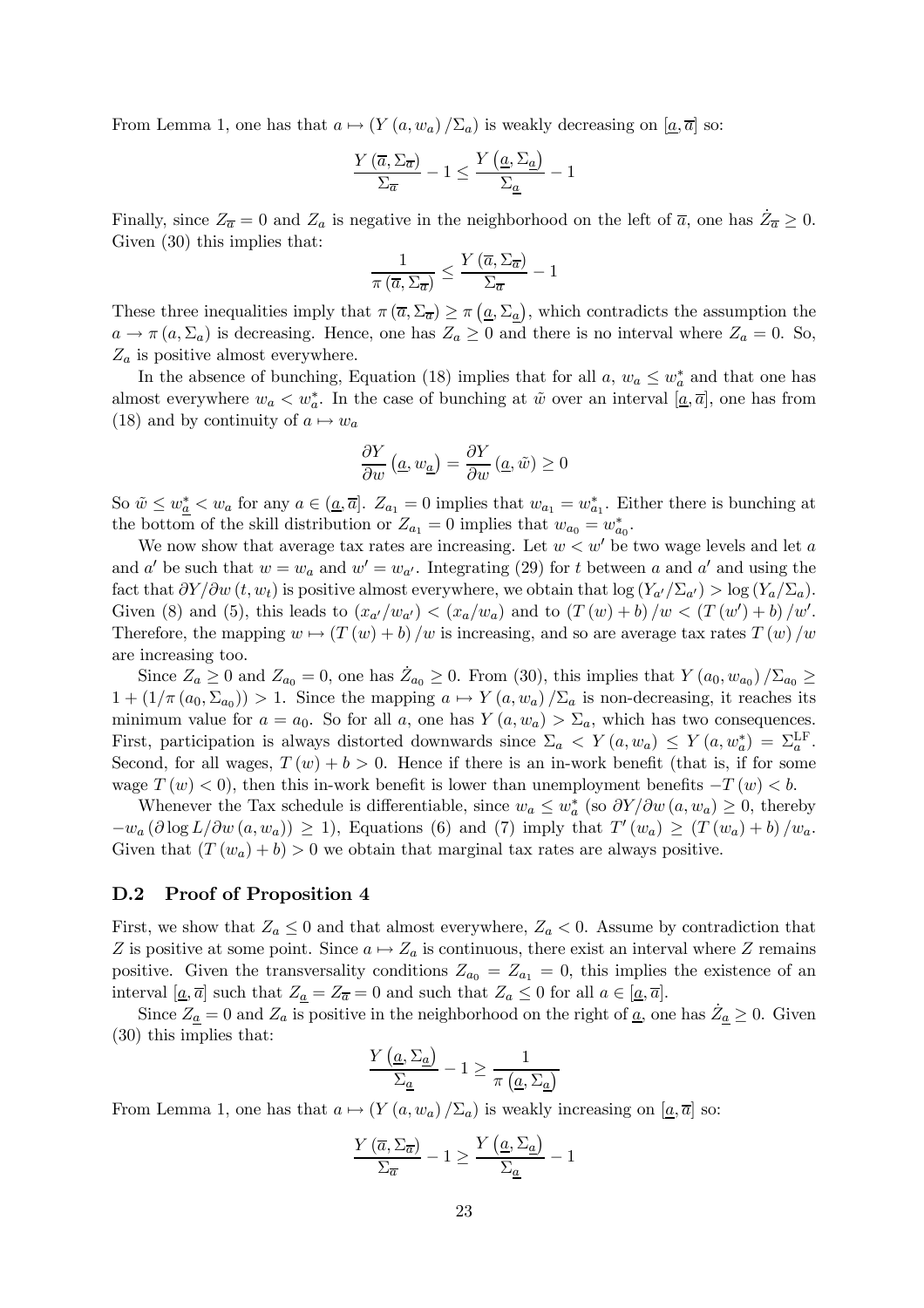Finally, since  $Z_{\overline{a}} = 0$  and  $Z_a$  is positive in the neighborhood on the left of  $\overline{a}$ , one has  $\overline{Z_{\overline{a}}} \leq 0$ . Given  $(30)$  this implies that:

$$
\frac{1}{\pi\left(\overline{a},\Sigma_{\overline{a}}\right)} \ge \frac{Y\left(\overline{a},\Sigma_{\overline{a}}\right)}{\Sigma_{\overline{a}}} - 1
$$

These three inequalities imply that  $\pi(\overline{a}, \Sigma_{\overline{a}}) \leq \pi(\underline{a}, \Sigma_{\underline{a}})$ , which contradicts the assumption the  $a \rightarrow \pi (a, \Sigma_a)$  is decreasing.

Hence, one has  $Z_a \leq 0$  and there is no interval where  $Z_a = 0$ . So,  $Z_a$  is negative almost everywhere. In the absence of bunching Equation (18) implies that for all  $a, w_a \leq w_a^*$ , and that almost everywhere, one has  $w_a < w_a^*$ . In the case of bunching of wage at  $\tilde{w}$  over an interval  $[\underline{a}, \overline{a}]$ , one has from (18) and by continuity of  $a \mapsto w_a$ 

$$
\frac{\partial Y}{\partial w}(\overline{a}, w_{\overline{a}}) = \frac{\partial Y}{\partial w}(\overline{a}, \tilde{w}) \le 0
$$

So  $\tilde{w} \geq w_{\overline{a}}^* > w_a$  for any  $a \in [\underline{a}, \overline{a})$ .  $Z_{a_1} = 0$  implies that  $w_{a_1} = w_{a_1}^*$ . Either there is bunching at the bottom of the skill distribution or  $Z_{a_1} = 0$  implies that  $w_{a_0} = w_{a_0}^*$ .

Let  $w < w'$  be two wage levels and let a and a' be such that  $w = w_a$  and  $w' = w_{a'}$ . Integrating (29) for t between a and a' and using the fact that  $\partial Y/\partial w(t, w_t)$  is negative almost everywhere, we obtain that  $\log(Y_{a}/\Sigma_{a'}) < \log(Y_a/\Sigma_a)$ . Given (8) and (5), this leads to  $(x_{a'}/w_{a'}) > (x_a/w_a)$ and to  $(T(w) + b)/w > (T(w') + b)/w'$ . Therefore, the mapping  $w \mapsto (T(w) + b)/w$  is decreasing.

Since  $Z_a \leq 0$  and  $Z_{a_1} = 0$ , one has  $Z_{a_1} \geq 0$ . From (30), this implies that  $Y(a_1, w_{a_1})/\Sigma_{a_1} \geq 0$  $1 + (1/\pi (a_1, \Sigma_{a_1})) > 1$ . Since the mapping  $a \mapsto Y(a, w_a) / \Sigma_a$  is non-increasing, it re+aches its minimum value for  $a = a_1$ . So for all a, one has  $Y(a, w_a) > \Sigma_a$ , which has two consequences. First, participation is always distorted downwards since  $\Sigma_a \langle Y(a, w_a) \rangle \leq Y(a, w_a^*) = \Sigma_a^{\text{LF}}$ . Second, for all wage w,  $T(w) + b > 0$ . Hence if there is an in-work benefit (that is if for some wage  $T(w) < 0$ ) then this in-work benefit is lower than unemployment benefits  $-T(w) < b$ . Finally, since  $w_{a_1} = w_{a_1}^*$ , one has from (6) and (7) that  $T'(w_{a_1}) = (T(w_{a_1}) + b)/w_{a_1}$ .

### References

- [1] Blundell, R. and MaCurdy, T. , 1999, Labor Supply: A Review of alternative approaches, in O. Ashenfelter and D. Card (eds), Handbook of Labor Economics, North-Holland.
- [2] Boadway, R. and L. Jacquet, 2006, Optimal marginal and average income taxation under Maxi-min, Queen's University working paper 1073.
- [3] Boone, J. and L. Bovenberg, 2004, The Optimal Taxation of Unskilled Labor with Job Search and Social Assistance, Journal of Public Economics, 88(11), 2227-2258.
- [4] Cahuc, P. and G. Laroque, 2007, Optimal Taxation and Monopsonistic Labor Market: Does Monopsony Justify the Minimum Wage?, IZA discussion paper 2955.
- [5] Choné, P. and G. Laroque, 2005, Optimal Incentives for Labor force participation, Journal of Public Economics, 89, 395-425.
- [6] Choné, P. and G. Laroque, 2007, Negative marginal tax rates and heterogeneity, mimeo CREST.
- [7] Diamond, P., 1980, Income Taxation with fixed hours of work, Journal of Public Economics, 13, 101-110.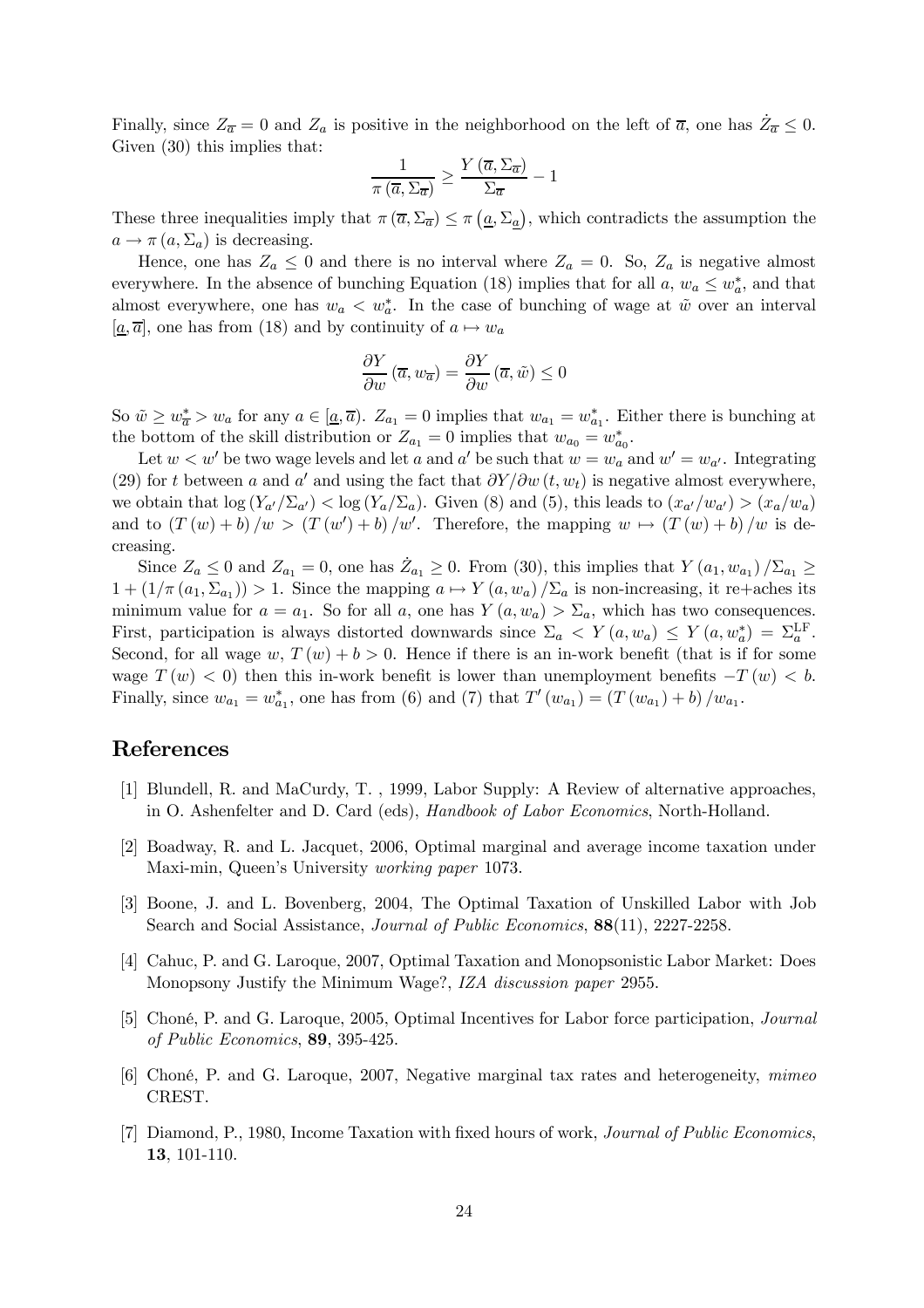- [8] Diamond, P., 1998, Optimal Income Taxation: An Example with a U-Shaped Pattern of Optimal Marginal Tax Rates, American Economic Review, 88, 83-95.
- [9] Guesnerie, R., 1995, A Contribution to the Pure Theory of Taxation, Cambridge University Press.
- [10] Guesnerie, R. and Laffont, J-J, 1984, A complete solution to a class of principal-agent problems with an application to the control of a self-managed firm, Journal of Public Economics, 25, 329-369.
- [11] Hamermesh, D., 1993, *Labor demand*, Princeton University Press.
- [12] Hersoug, T., 1984, Union Wage Responses to Tax Changes, Oxford Economic Papers, 36, 37-51.
- [13] Hindricks, J., E. Lehmann and A. Parmentier, 2006, Optimal Income Taxation and the shape of average tax rates, *Economics Bulletin*, **8**(2), pp. 1-6.
- [14] Hosios, A.,1990, On the Efficiency of Matching and Related Models of Search and Unemployment, Review of Economic Studies, 57, 279-298.
- [15] Hungerbühler, M., E. Lehmann, A. Parmentier, B. Van der Linden, 2006, Optimal Redistributive Taxation in a Search Equilibrium Model, Review of Economic Studies, 73, 743-767.
- [16] Lockwood B. and Manning A., 1993, Wage Setting and the Tax System: Theory and evidences for the United Kingdom, Journal of Public Economics, 52, 1-29.
- [17] Mirrlees, J., 1971, An Exploration in the Theory of Optimum Income Taxation, Review of Economic Studies, 38(2), 175-208.
- [18] Mirrlees, J., 1976, Optimal Tax Theory: A Synthesis, Journal of Public Economics, 6(3), 327-358.
- [19] Mirrlees, J., 1999, Optimal marginal tax rates at low incomes, mimeo, Faculty of Economics, Cambridge, England.
- [20] Moen, E., 1997, Competitive Search Equilibrium, Journal of Political Economy, 105(2), 385-411.
- [21] Mortensen, D. and Pissarides, C., 1999, New developments in models of search in the Labor Market, in O. Ashenfelter and D. Card (eds.), *Handbook of Labor Economics*, vol 3 B, North-Holland, Amsterdam.
- [22] Musgrave, R. A. and. Musgrave P.B, 1976, Public Finance in Theory and Practice, Second Edition, McGraw-Hill, New-York.
- [23] Petrongolo, B. and Pissarides, C. A., 2001, Looking into the Black Box: A Survey of the Matching Function, Journal of Economic Literature, 38, 390-431.
- [24] Pisauro, G., 1991. The effect of taxes on labour in efficiency wage models, *Journal of Public* Economics, 46(3), 329-345.
- [25] Pissarides, C. A., 1998, The impact of employment tax cuts on unemployment and wages: the role of unemployment benefits and tax structure, *European Economic Review*, **42**, 155-183.